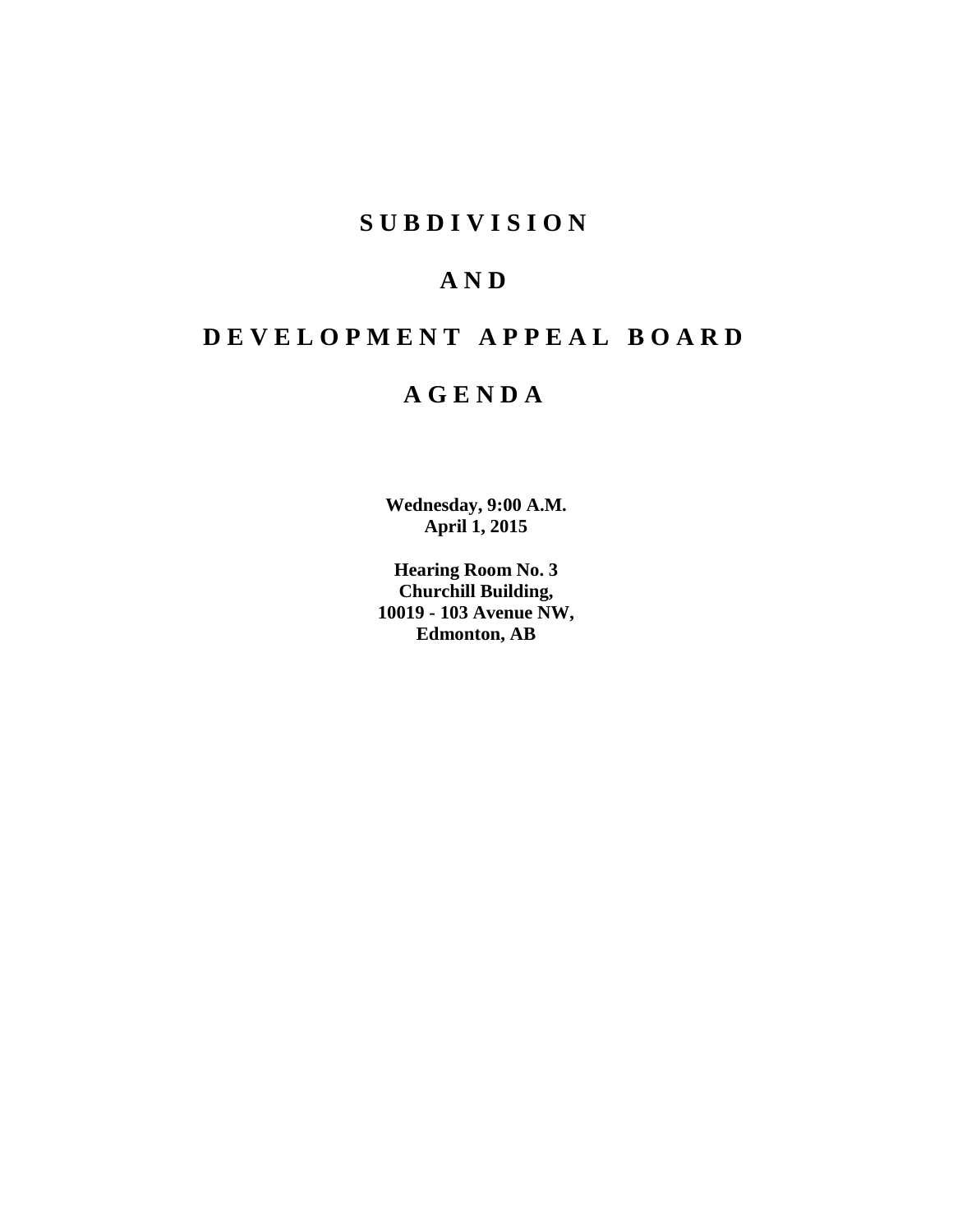## **SUBDIVISION AND DEVELOPMENT APPEAL BOARD HEARING ROOM NO. 3**

|   | 9:00 A.M.    | $SDAB-D-15-066$ | Convert an existing Semi-Detached House into<br>a 4 Dwelling Apartment House (existing<br>without permits)                                                                                               |
|---|--------------|-----------------|----------------------------------------------------------------------------------------------------------------------------------------------------------------------------------------------------------|
|   |              |                 | 10020 - 153 Street NW<br>Project No.: 84287777-004                                                                                                                                                       |
|   |              |                 | LUNCH BREAK: 12:45 P.M. TO 1:15 P.M.                                                                                                                                                                     |
| П | $1:15$ P.M.  | SDAB-D-15-067   | Construct an addition to an existing Accessory<br>Building (originally approved as 8.53 metres by<br>5.64 metres / built as 8.86 metres by 6.28 metres<br>rear detached Garage) existing without permits |
|   |              |                 | 10615 - 76 Avenue NW<br>Project No.: 158270265-002                                                                                                                                                       |
|   | <b>NOTE:</b> |                 | Unless otherwise stated, all references to "Section numbers" refer to<br>the authority under the Edmonton Zoning Bylaw 12800.                                                                            |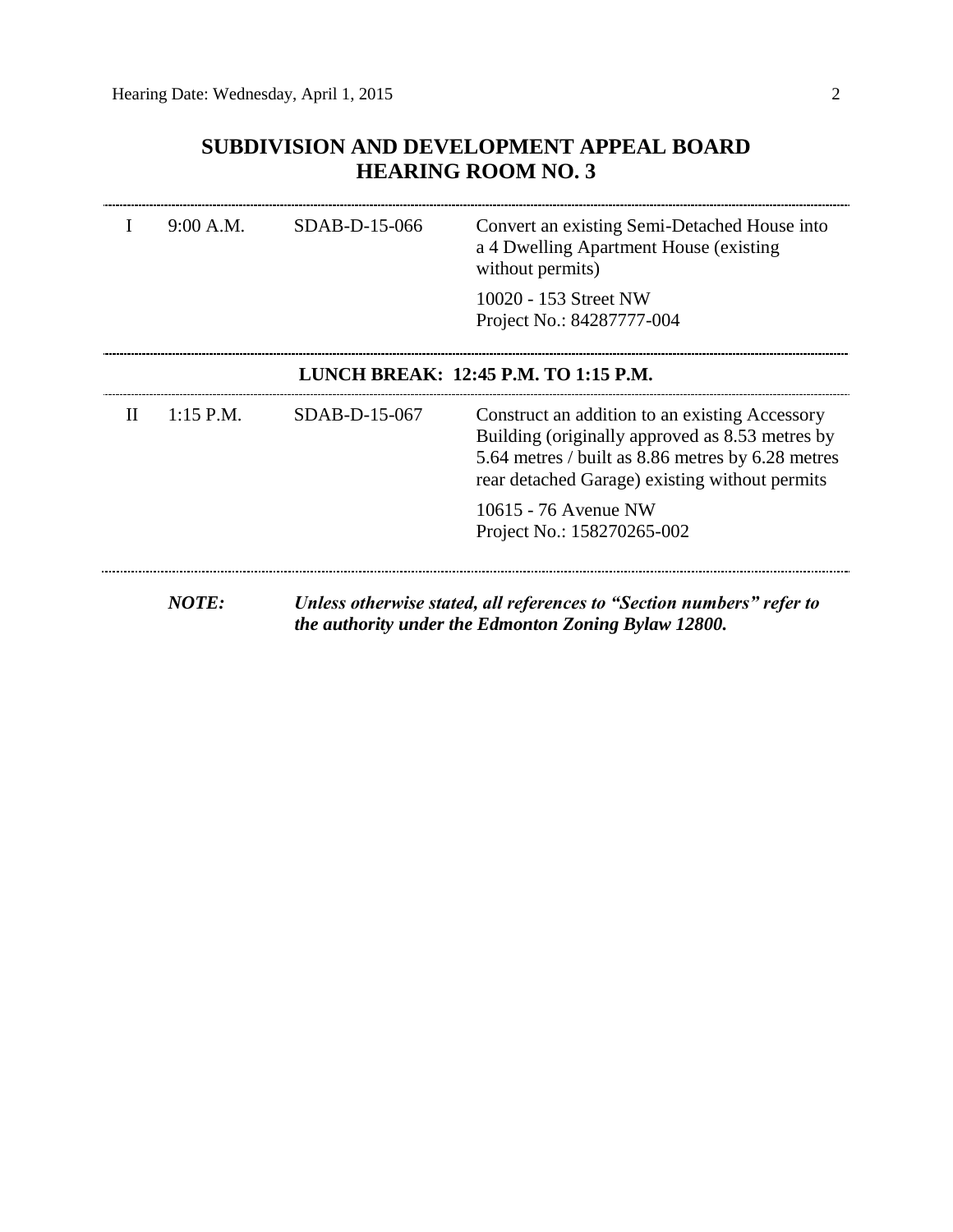#### **ITEM I: 9:00 A.M. FILE: SDAB-D-15-066**

#### AN APPEAL FROM THE DECISION OF THE DEVELOPMENT OFFICER

APPELLANT:

APPLICATION NO.: 84287777-004

ADDRESS OF APPELLANT: 727 Butterworth Drive NW, Edmonton, AB, T6R 2M7

APPLICATION TO: Convert an existing Semi-Detached House into a 4 Dwelling Apartment House (existing without permits)

DECISION OF THE DEVELOPMENT AUTHORITY: Refused

DECISION DATE: February 9, 2015

DATE OF APPEAL: February 19, 2015

MUNICIPAL DESCRIPTION OF SUBJECT PROPERTY: 10020 - 153 Street NW

STATUTORY PLAN: N/A

LEGAL DESCRIPTION: Condo Common Area (Plan 0823629)

ZONE: RA7 Low Rise Apartment Zone

OVERLAY: Medium Scale Residential Infill Overlay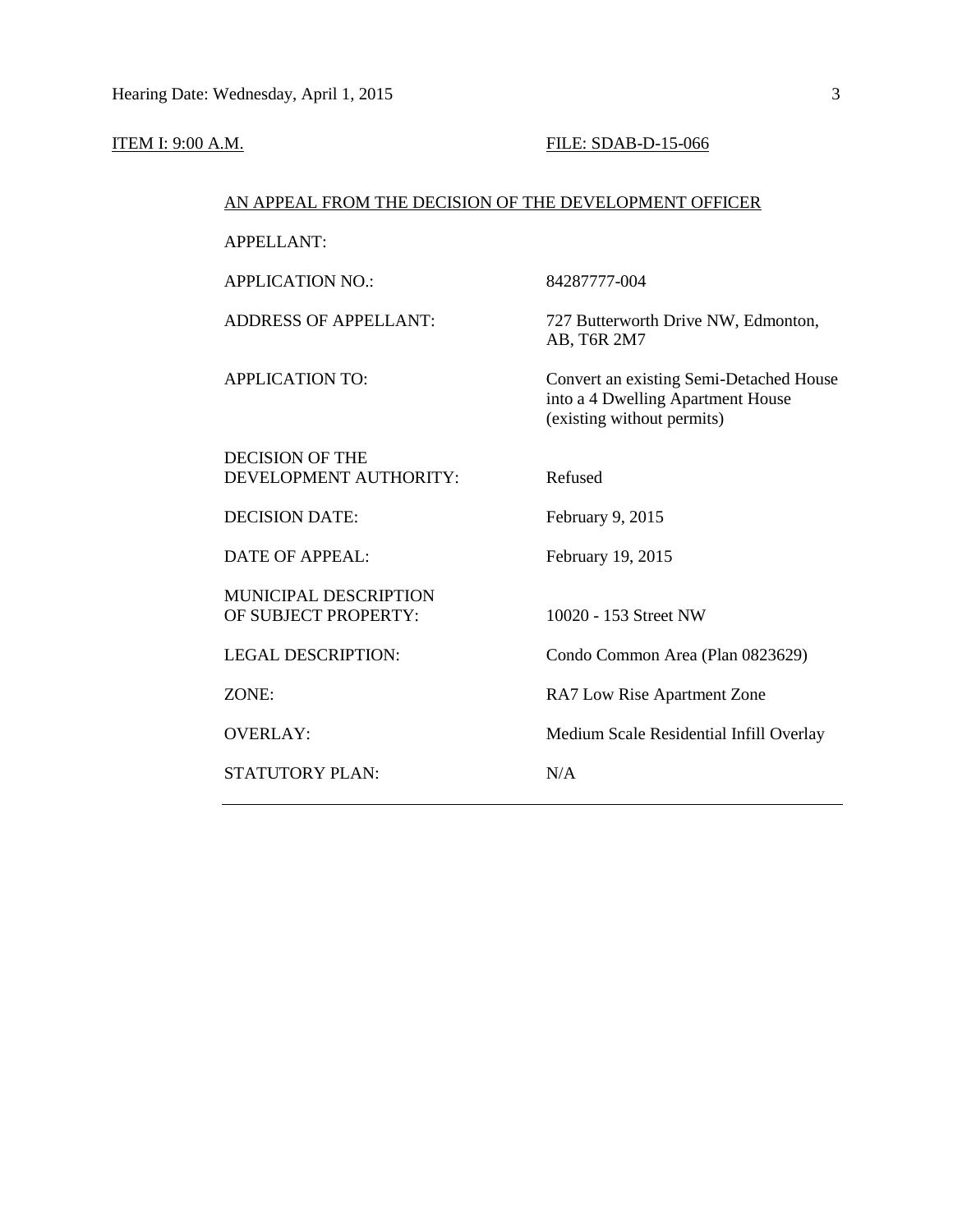#### DEVELOPMENT OFFICER'S DECISION

REFUSED - The proposed development is refused for the following reasons:

1. Based on the floor plans, it is the opinion of the Development Officer that the proposed development consists of Dwellings within, and accessory to the approved structure, which is a Semi-Detached House. This would make the proposed basement dwellings Secondary Suites, and by definition, a Secondary Suite cannot be developed within a Semi-Detached House; therefore, the Development Officer does not have the authority to approve the proposed Secondary Suites.

2. The building was designed and constructed as a Semi-Detached House in 2007 under Development Permit no. 71345842-005. A condition of that permit was "The proposed basement developments shall not be used as additional dwelling units".

3. Even if reasons 1 & 2 above did not apply and the Development Officer were able to consider this an Apartment House, it would still be refused on the basis that it does not comply with the following provisions of the Zoning Bylaw (based on information available):

Section 210 - (RA7) Low Rise Apartment Zone

210.4 (2). The minimum Site Area shall be 800 m2.  $-$  Site Area = 686.9 m2

210.4 (3). The minimum Site Width shall be 20.0 m.  $-$  Site width  $= 15.2$  m

Section 223 - Medium-Scale Residential Infill Overlay

223.3 (1)(c). The minimum Front Setback shall be consistent with the Setback of development on adjacent Sites and with the general context of the block face but shall not be less than 3.0 m. The principal building shall be located at or within 1.0 m of the average Setback along the block face.

- Front Yard setback = 5.0 m (from job no. 71345842-005). Not consistent with adjacent site to north (set back approx.  $8.2 \text{ m}$ ) and does not appear to be w/in 1.0 m of block face (block face avg estimated to be  $6.4 \text{ m}$ )\*

\*Note: Survey Plan not provided. Measurements for abutting sites and block face average taken from City of Edmonton SLIM mapping system and are approximate.

223.3 (1)(d). The minimum Side Setback shall be 3.0 m. except as provided in subsection  $823.3(1)(e)$ .

 $-$  Side Setback  $= 1.5$  m on each side (from job no. 71345842-005).

223.3 (2)(a). All ground Storey Apartment Dwellings adjacent to a public roadway other than a Lane shall have a private exterior entrance that fronts onto the roadway. Sliding patio doors shall not serve as this entrance.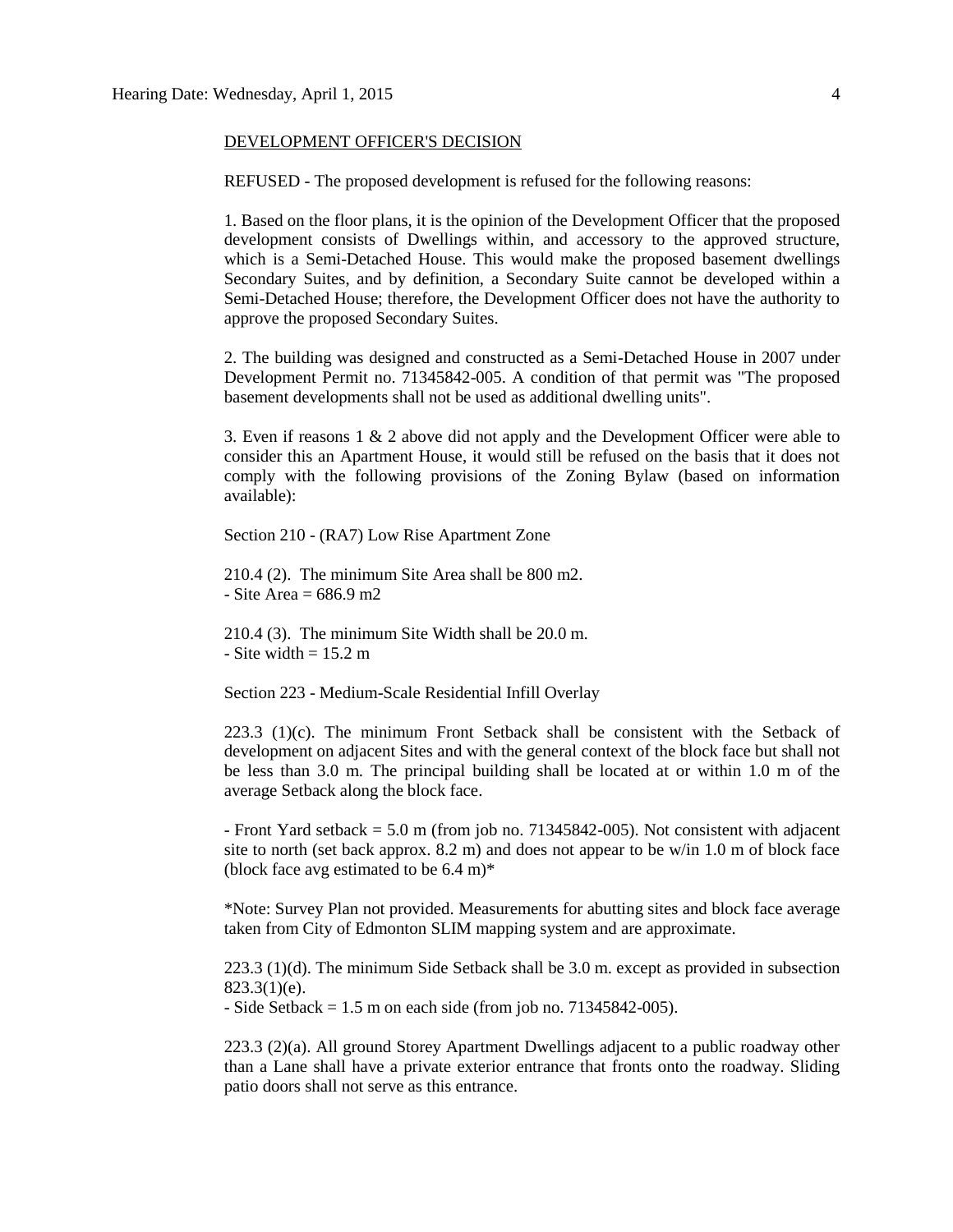- Basement dwellings would be considered to be the ground storey as per 223.3 (1)(g). These entrances open into side yard; they do not front onto roadway.

223.3 (3)(a). A minimum Private Outdoor Amenity Area of 7.5 m2 shall be provided for each Apartment Housing Dwelling except that for ground Storey Dwellings a minimum of 15.0 m2 of Private Outdoor Amenity Area shall be provided.

- A total of 45 m2 of Private Outdoor Amenity Area is required (15 m2 for each ground floor unit + 7.5 m2 for other 2 units). The zoning definition of Private Outdoor Amenity Area is "required open space provided and designed for the active or passive recreation and enjoyment of the residents of a particular Dwelling and which is immediately adjacent to and directly accessible from the Dwelling it is to serve." The Amenity Area shown on the plan currently exists as driveway and parking area. It has not been "designed for the active or passive recreation and enjoyment of the residents", nor is it "immediately adjacent to and directly accessible from the Dwelling it is to serve". Therefore it is the Development Officer's opinion that Private Outdoor Amenity Area has not been provided.

223.3 (3)(b). Notwithstanding Section 47 of this Bylaw, the Private Outdoor Amenity Area for Apartment Housing Dwellings shall have a minimum width and length of 2.0 m and may be located within a Front Setback provided that a minimum Setback of 1.0 m is maintained between the property line and the Private Outdoor Amenity Area.

- Front yard area has not been "designed for the active or passive recreation and enjoyment of the residents" and is not clearly delineated as private space (see also 223.3 (4)(a)(iii)). Therefore the Development Officer does not consider the front yard space as Private Outdoor Amenity Area.

223.3 (4)(a). In addition to the requirements of Section 55 of this Bylaw, the required Landscape Plan shall demonstrate:

 (i). the use of vertical landscaping features (e.g. hedges, decorative fences, low walls, shrubs or other plant material) between surface parking areas and ground Storey Apartment Dwellings or ground Storey Stacked Row Housing Dwellings that look onto these areas,

 (ii). entry transitions including features such as steps, decorative fences, gates, hedges, low walls, and planting beds between the public roadway and Dwellings that front or flank onto the public roadway, and

 (iii). clear delineation of all Private Outdoor Amenity Areas and common Amenity Areas at grade with vertical landscaping features (e.g. hedges, decorative fences, gates, low walls).

- Landscape Plan has not been provided. Surface parking has not been screened from ground floor dwellings; Private Outdoor Amenity Areas have not been provided nor clearly delineated.

Section 47 - Private Outdoor Amenity Area

47 (1). Where required in any Zone, a development shall provide Private Outdoor Amenity Area in accordance with the requirements of the Zone.

- No Private Outdoor Amenity Area provided (see explanations above)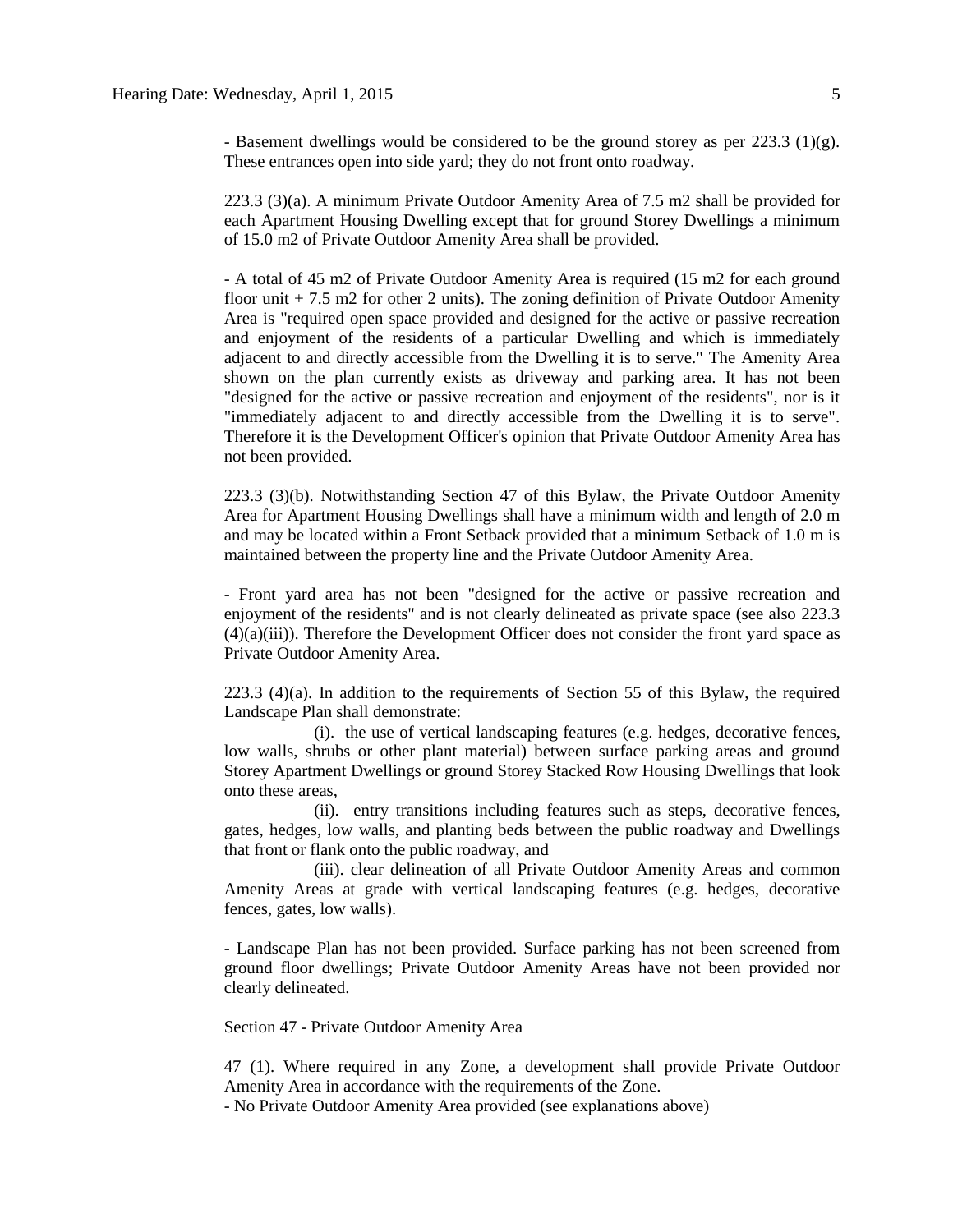47 (2). Private Outdoor Amenity Area shall be designed for the occupants of a specific Dwelling, and shall be provided immediately adjacent to, and with direct access from, the Dwelling it is to serve. It shall be landscaped and surfaced for convenient use for outdoor activities.

- No Private Outdoor Amenity Area provided; proposed amenity area does not have direct access from units and is not landscaped/surfaced for convenient use for outdoor activities.

47(3). Private Outdoor Amenity Area shall be screened in a manner which prevents viewing into a part of it from any adjacent areas at a normal standing eye level. When such screening would impair a beneficial outward and open orientation of view, and there is no adverse effect on the privacy of the Private Outdoor Amenity Area, the extent of screening may be reduced.

- No Private Outdoor Amenity Area provided; proposed amenity area not screened.

Section 48 - Separation Space

48.3 (1). In front of a required Habitable Room Window other than the Principal Living Room Window, a Separation Space, with a minimum depth of 5.0 m or half the height of any wall opposite the said Window, whichever is greater, to a maximum of 7.5 m shall be provided.

- 5.0 m of separation space required but not provided in each side yard due to bedroom windows on each side. This provision is applicable because side yard setbacks do not meet the minimum requirement as per 223.3 (1)(d).

48.3 (3). The following facilities or activity areas may be located within a required Separation Space adjacent to a Habitable Room Window where a Privacy Zone of at least 4.5 m is provided between the window and facility/activity area:

a. local public roadway including a Lane;

- b. walkway;
- c. on-site roadway;
- d. on-site parking area;
- e. on-site Amenity Area; and
- f. Accessory buildings

This Privacy Zone shall be measured from the window to the nearest edge of the specified activity area. For local public roadways, the Privacy Zone shall be measured from the Window to the edge of the sidewalk or to the space reserved for a future sidewalk.

- 4.5 m privacy zone not provided between side walkway and Habitable Room Windows. This provision is applicable because side yard setbacks do not meet the minimum requirement as per  $223.3$  (1)(d).

#### Section 54 - Parking

- Proposed parking plan is problematic. Site Plan may be re-configured to accommodate parking but it would require tandem spaces and Development Officer would need to review any revision to ensure compliance with Zoning Bylaw and proper site functionality.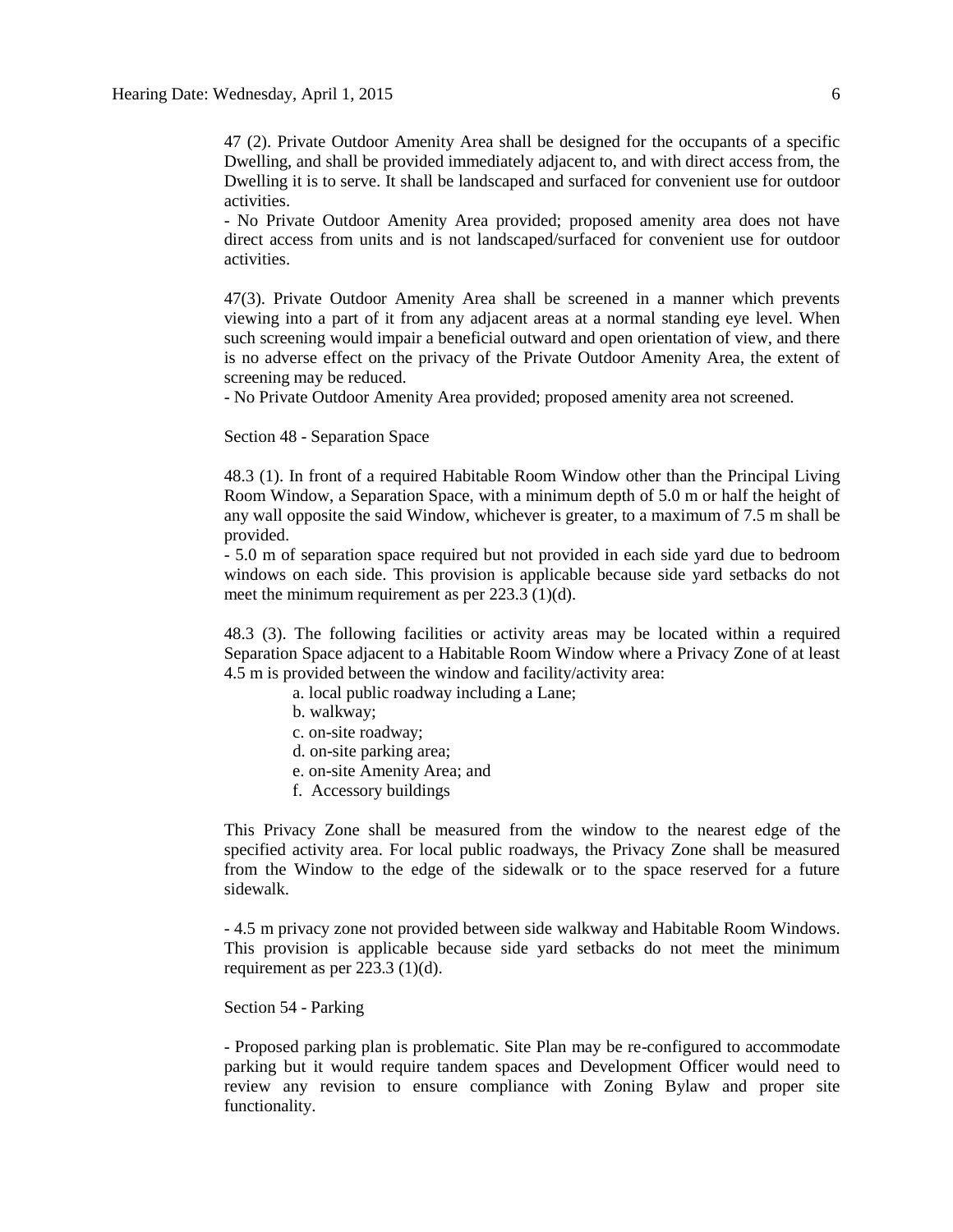Section 55 - Landscaping

- Landscape Plan not provided but existing landscaping would be deficient. 8 trees and 17 shrubs required; 1 existing tree in front yard.

#### APPELLANT'S SUBMISSION

- 1. The development officer has made an error in his decision to consider the development as an apartment. To develop the basement into a dwelling in each semi-detached unit will, qualify as duplex development.
- 2. Sec 41.2 States:

The Development Officer shall not refuse an application for a Development Permit for Single Detached Housing on a Site with a depth of at least 30.0 m and a width of at least 10.0 m, or Semi-detached Housing or Duplex Housing on a Site with a Site area of at least 470 m2 and a width of at least 13.5 m only for the reason that the Site does not meet the minimum area and dimensions set out in this Bylaw, if:

- a. the Site in question is a lot, which was created prior to October 2,1961;
- b. the Site in question is a lot approved by the Subdivision Authority.

#### SUBDIVISION AND DEVELOPMENT APPEAL BOARD OFFICER'S COMMENTS

This is an application to convert an existing Semi-detached House into a 4 Dwelling Apartment House (existing without permits).

The site is located west of 153 Street, north of 100 Avenue and is zoned RA7 Low Rise Apartment Zone, Section 210 of the Edmonton Zoning Bylaw 12800. The site is within the Medium Scale Residential Infill Overlay, Section 823 of the Edmonton Zoning Bylaw 12800.

The Subdivision and Development Appeal Board at a hearing on February 25, 2015 made and passed the following motion:

"that the appeal hearing be scheduled for April 1 or April 2, 2015 at the written request of the Appellant."

Section 687(3) states "in determining an appeal, the subdivision and development appeal board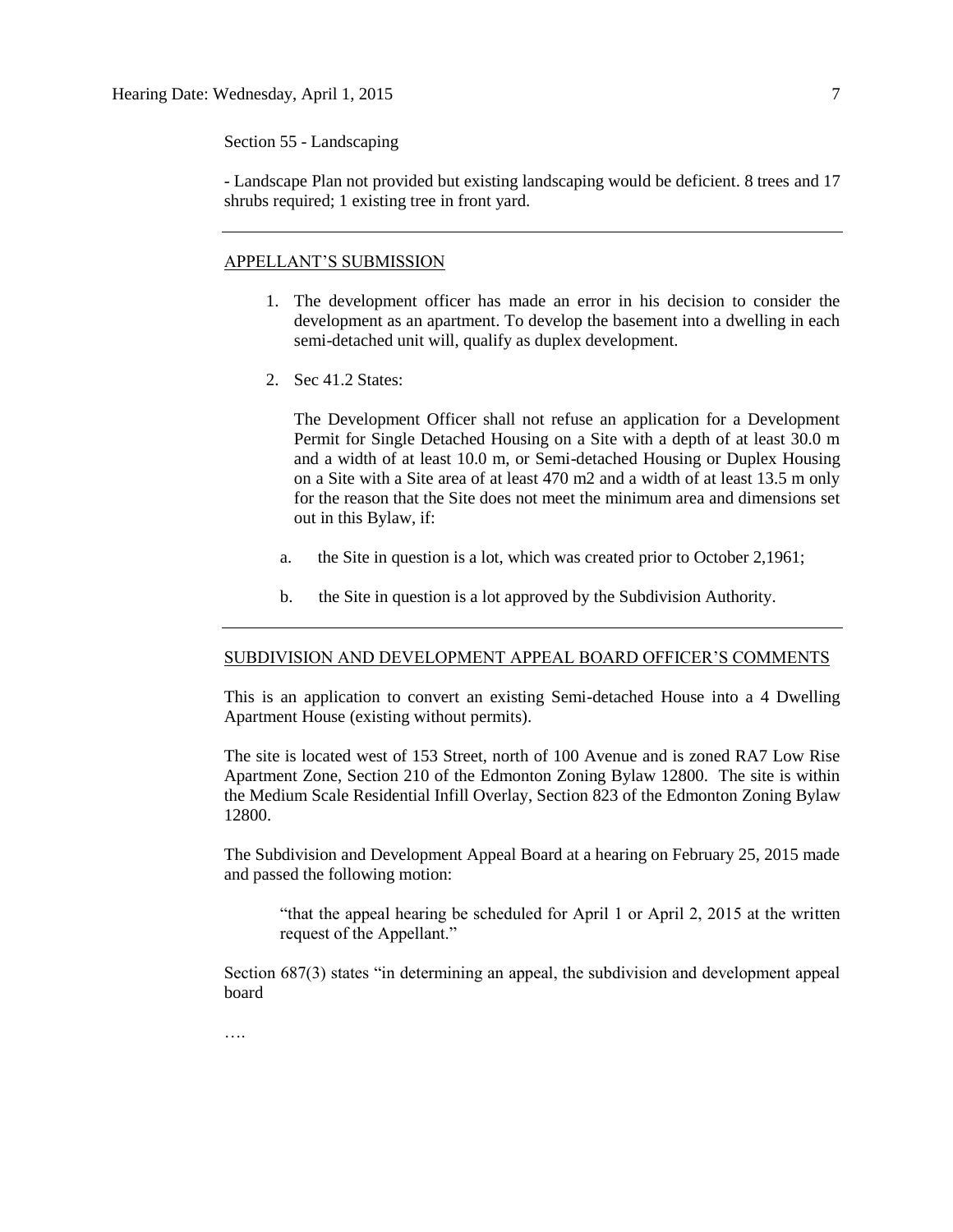- (c) may confirm, revoke or vary the order, decision or development permit or any condition attached to any of them or make or substitute an order, decision or permit of its own;
- (d) may make an order or decision or issue or confirm the issue of a development permit even though the proposed development does not comply with the land use bylaw if, in its opinion,
	- (i) the proposed development would not
		- (A) unduly interfere with the amenities of the neighbourhood, or
		- (B) materially interfere with or affect the use, enjoyment or value of neighbouring parcels of land,

and

(ii) the proposed development conforms with the use prescribed for that land or building in the land use bylaw."

**Apartment Housing** is a Permitted Use in the RA7 Low Rise Apartment Zone, Section 210.2(1).

A **Secondary Suite** is a Discretionary Use in the RA7 Low Rise Apartment Zone, Section 210.3(13).

**Semi-detached Housing** is a Discretionary Use in the RA7 Low Rise Apartment Zone, Section 210.3(14).

Under Section 7.2(1), **Apartment Housing** means development consisting of one or more Dwellings contained within a building in which the Dwellings are arranged in any horizontal or vertical configuration, which does not conform to the definition of any other Residential Use Class.

Under Section 7.2(7), **Secondary Suite** means development consisting of a Dwelling located within, and Accessory to, a structure in which the principal use is Single Detached Housing. A Secondary Suite has cooking facilities, food preparation, sleeping and sanitary facilities which are physically separate from those of the principal Dwelling within the structure. A Secondary Suite also has an entrance separate from the entrance to the principal Dwelling, either from a common indoor landing or directly from the side or rear of the structure. This Use Class includes the Development or Conversion of Basement space or above-grade space to a separate Dwelling, or the addition of new floor space for a Secondary Suite to an existing Single Detached Dwelling. This Use Class does not include Duplex Housing, Semi-detached Housing, or Apartment Housing, and does not include Garage Suites, Garden Suites, or Lodging Houses.

Under Section 7.2(8), **Semi-detached Housing** means development consisting of a building containing only two Dwellings joined in whole or in part at the side or rear with no Dwelling being placed over another in whole or in part. Each Dwelling has separate, individual, and direct access to Grade. This type of development is designed and constructed as two Dwellings at the time of initial construction of the building. This Use Class does not include Secondary Suites or Duplexes.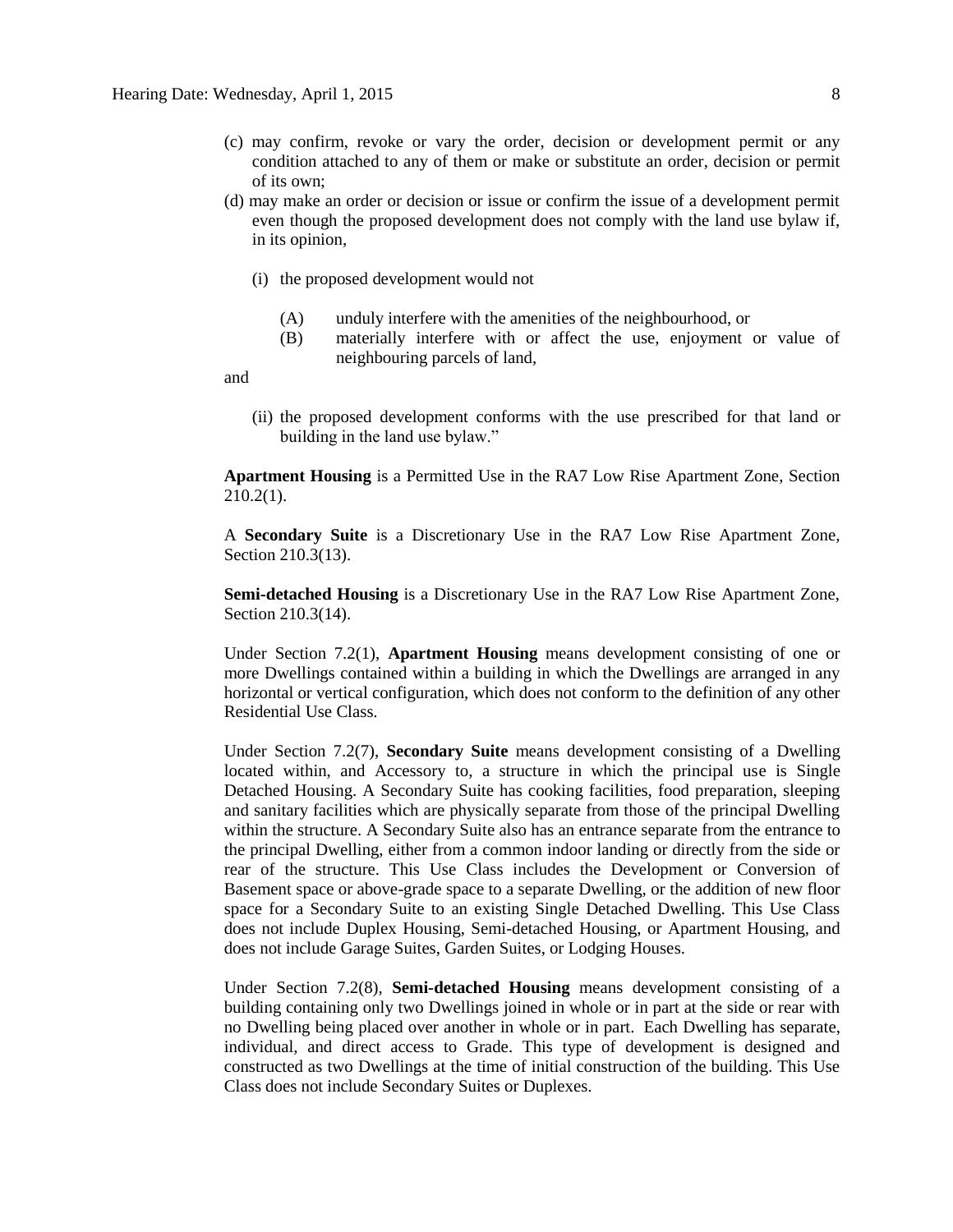**The Development Officer determined the proposed development consists of Dwellings within, and Accessory to the approved structure, which meets the definition of Secondary Suites. The Development Officer determined Secondary Suites cannot be developed within Semi-detached Housing.**

Section 7.1(3) states the following guidelines shall be applied in interpreting the Use Class definitions:

- a. the typical Uses, which may be listed in the definitions, are not intended to be exclusive or restrictive. Reference should be made to the definition of the Use Class in determining whether or not a use is included within a particular Use Class;
- b. where a specific use does not conform to the wording of any Use Class definition or generally conforms to the wording of two or more Use Class definitions, the Development Officer may, in his discretion, deem that the use conforms to and is included in that Use Class which he considers to be the most appropriate in character and purpose. In such a case, the use shall be considered a Discretionary Use, whether or not the Use Class is listed as Permitted or Discretionary within the applicable Zone; and
- c. the Use Class headings such as Residential or Commercial do not mean that the Use Classes listed under these headings are permitted only in Residential or Commercial Zones of this Bylaw. Reference must be made to the lists of Permitted and Discretionary Use Classes within each Zone.

The plan shows a total of 4 Dwellings. 2 Dwellings are on the main floor and each contains a living room, a kitchen, 3 bedrooms, 2 bathrooms and a laundry area. There are 2 Dwellings in the Basement and each contains a living room, a kitchen, den, 2 bedrooms and a mechanical room. Access to the main floor Dwellings is from the front elevation. Access to the Basement Dwellings is from the north and south side elevation through a common landing on the main floor.

**Further,** the Development Officer determined if the proposed development is considered an Apartment House; the following reasons for refusal would apply:

Section 210.4(2) states, for Permitted and Discretionary Uses, the minimum Site Area shall be 800 square metres.

#### **The Development Officer determined the minimum Site Area is 800 square metres. The existing Site provides a Site area is 686.9 square metres, which is deficient by 113.1 square metres.**

Section 210.4(3) states, for Permitted and Discretionary Uses, the minimum Site Width shall be 20.0 metres.

#### **The Development Officer determined the minimum Site Width is 20.0 metres. The existing Site provides a Site Width of 15.2 metres, which is deficient by 4.8 metres.**

Section 823.3(1)(c) states the minimum Front Setback shall be consistent with the Setback of development on adjacent Sites and with the general context of the block face but shall not be less than [3.0 me](javascript:void(0);)tres. The principal building shall be located at or within [1.0 me](javascript:void(0);)tres of the average Setback along the block face.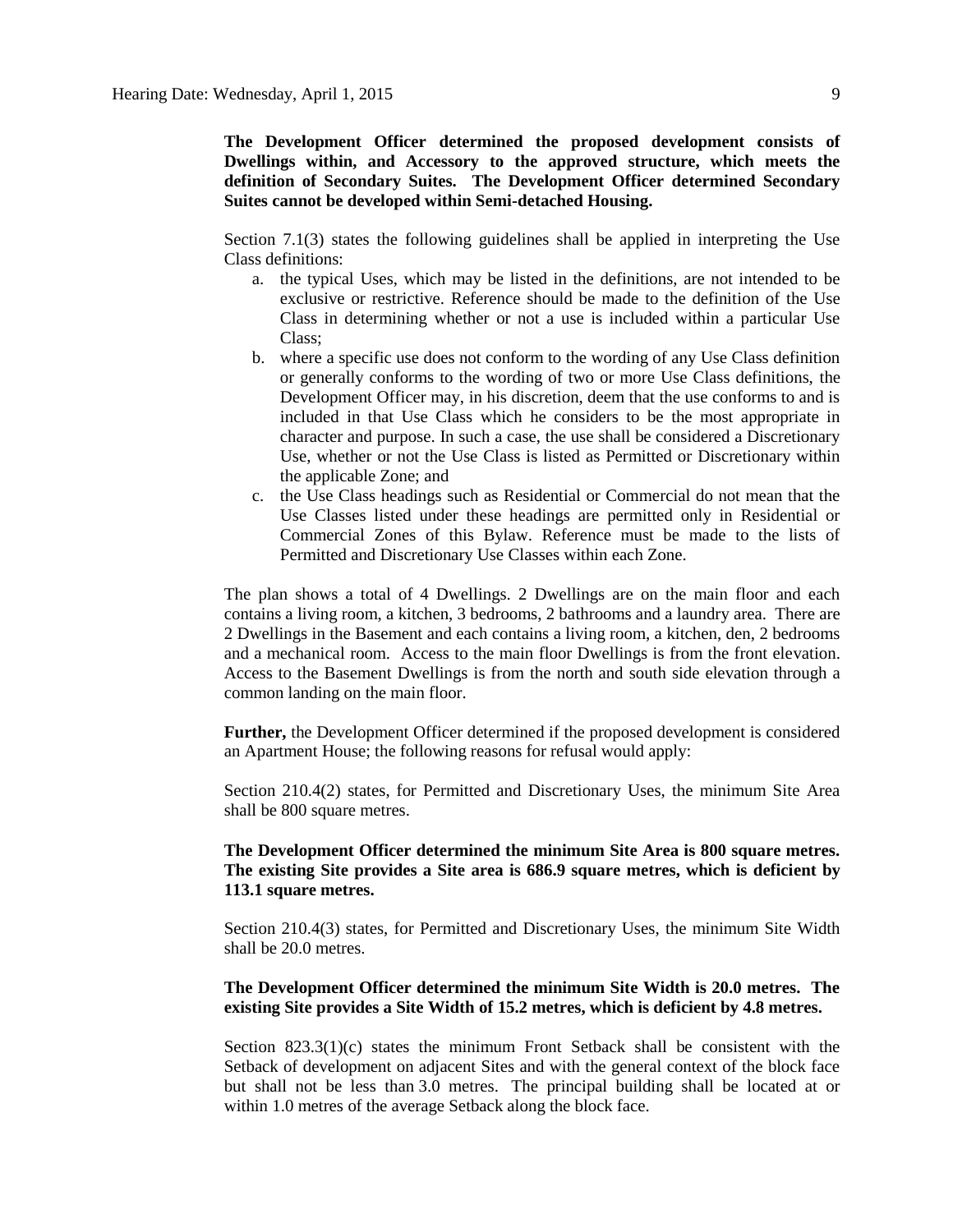Section 823.3(1)(d) states the minimum Side Setback shall be 3.0 metres. Separation Space and Privacy Zone as outlined in [Section 48](http://webdocs.edmonton.ca/zoningbylaw/ZoningBylaw/Part1/Development/48__Separation_Space.htm) of this Bylaw shall be reduced to accommodate these Side Setback requirements, except where a Principal Living Room Window faces an interior Side Yard.

## **The Development Officer determined the minimum Side Setback is 3.0 metres. The proposed development provides a Side Setback of 1.5 metres on both the north and south side, which are both deficient by 1.5 metres.**

Section 823.3(1)(g) states any Basement development which contains a Habitable Room shall be deemed a Storey of development. Where the Basement does not contain a Habitable Room the floor of the ground Storey shall not be constructed more than 1.2 metres above Grade.

Section 823.3(2)(a) states all ground Storey Apartment Dwellings adjacent to a public roadway other than a Lane shall have a private exterior entrance that fronts onto the roadway.

## **The Development Officer determined a private exterior entrance that fronts onto the public roadway is required for the ground Storey Apartment Dwellings. The proposed development provides private exterior entrances into the Side Yard, which is contrary to Section 823.3(2)(a).**

Section 823.3(3)(a) states a minimum Private Outdoor Amenity Area of 7.5 metres square shall be provided for each Apartment Housing except that for ground Story Dwellings a minimum of 15.0 metres square of Private Outdoor Amenity Area shall be provided.

Section 47 states the requirements for Private Outdoor Amenity Area:

- 1. Where required in any Zone, a development shall provide Private Outdoor Amenity Area in accordance with the requirements of the Zone.
- 2. Private Outdoor Amenity Area shall be designed for the occupants of a specific Dwelling, and shall be provided immediately adjacent to, and with direct access from, the Dwelling it is to serve. It shall be landscaped and surfaced for convenient use for outdoor activities.
- 3. Private Outdoor Amenity Area shall be screened in a manner which prevents viewing into a part of it from any adjacent areas at a normal standing eye level. When such screening would impair a beneficial outward and open orientation of view, and there is no adverse effect on the privacy of the Private Outdoor Amenity Area, the extent of screening may be reduced.
- 4. ….
- 5. ….
- 6. ….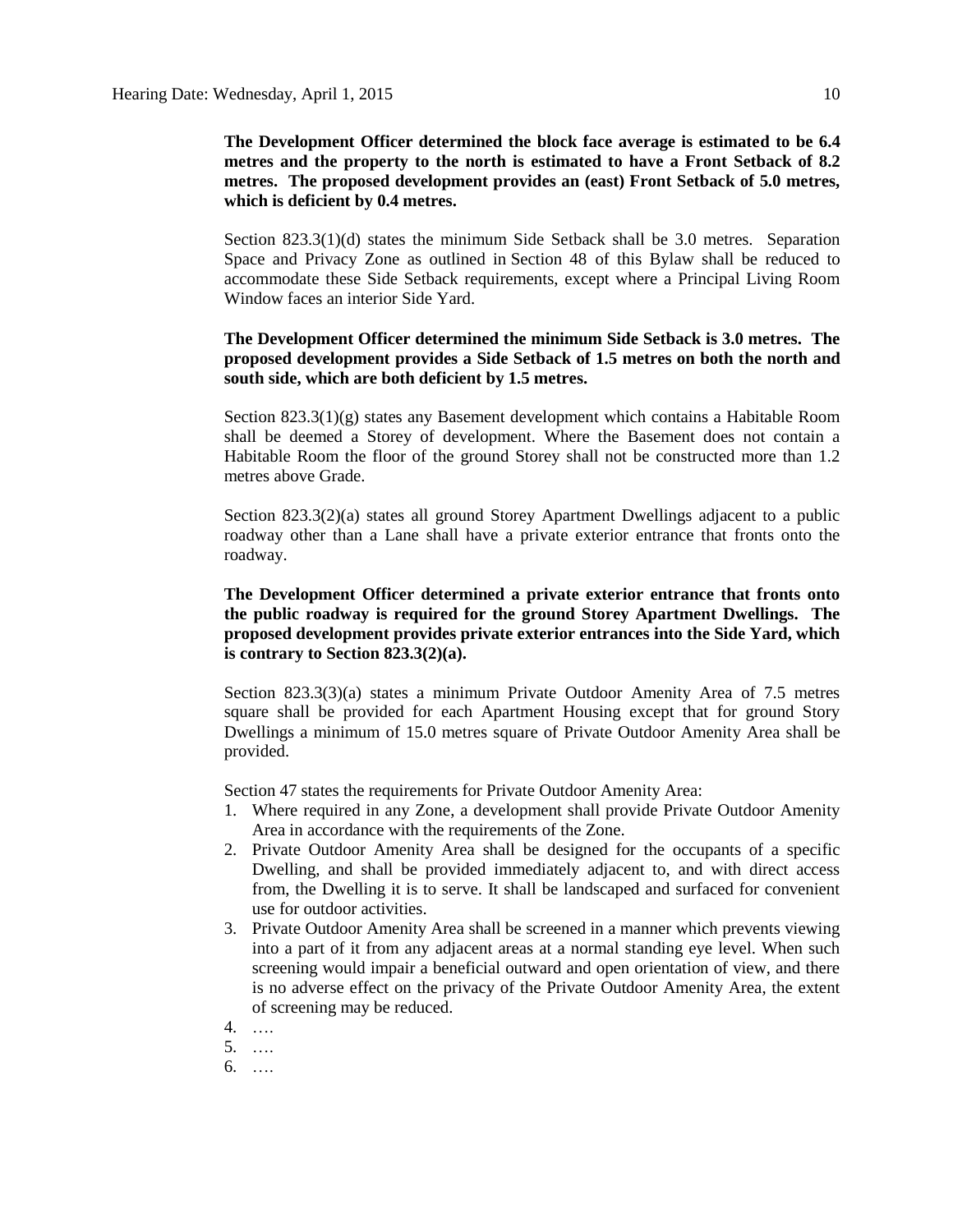## **The Development Officer determined Private Outdoor Amenity Area is required pursuant to Section 823.3(3)(a) and Section 47.1, 47.2, and 47.3. The proposed development does not provide a Private Outdoor Amenity Area.**

Section 823.3(3)(b) states notwithstanding Section 47 of this Bylaw, the Private Outdoor Amenity Area for Apartment Housing Dwellings shall have a minimum width and length of 2.0 metres and may be located within a Front Setback provided that a minimum of 1.0 metres is maintained between the property line and the Private Outdoor Amenity Area.

## **The Development Officer determined that the Front Yard has not been delineated as Private Outdoor Amenity Area and has not been delineated on a Landscape Plan as per Section 823.3(4)(a)(i).**

Section 823.3(4)(a) states a required Landscape Plan shall demonstrate:

- i. the use of vertical landscaping features (e.g. hedges, decorative fences, low walls, shrubs or other plant material) between surface parking areas and ground Storey Apartment Dwellings or ground Storey Stacked Row Housing Dwellings that look onto these areas,
- ii. entry transitions including features such as steps, decorative fences, gates, hedges, low walls, and planting beds between the public roadway and Dwellings that front or flank onto the public roadway, and
- iii. clear delineation of all Private Outdoor Amenity Areas and common Amenity Areas at grade with vertical landscaping features (e.g. hedges, decorative fences, gates, low walls).

Section  $55.2(1)(c)$  states Landscaping shall be a condition of the issuance of a Development Permit for any development in the RA7 Zone.

Section 55.3(1) requires every application for a development listed in subsection 55.2 to include a Landscape Plan.

## **The Development Officer determined a Landscape Plan in accordance with Section 823.3(4)(a) and Section 55 is required. The proposed development did not provide a Landscape Plan.**

Section 48.3(1) states in front of a required Habitable Room Window other than the Principal Living Room Window, a Separation Space, with a minimum depth of 5.0 metres or half the height of any wall opposite the said Window, whichever is greater, to a maximum of 7.5 metres shall be provided.

### **The Development Officer determined a Separation Space of 3.0 metres is required and the requirement has not been met due to a deficiency of 1.5 metres in the required Side Setback.**

Section 48.3(3) states the following facilities or activity areas may be located within a required Separation Space adjacent to a Habitable Room Window where a Privacy Zone of at least 4.5 metres is provided between the window and facility/activity area:

- a. local public roadway including a Lane;
- b. walkway;
- c. on-site roadway;'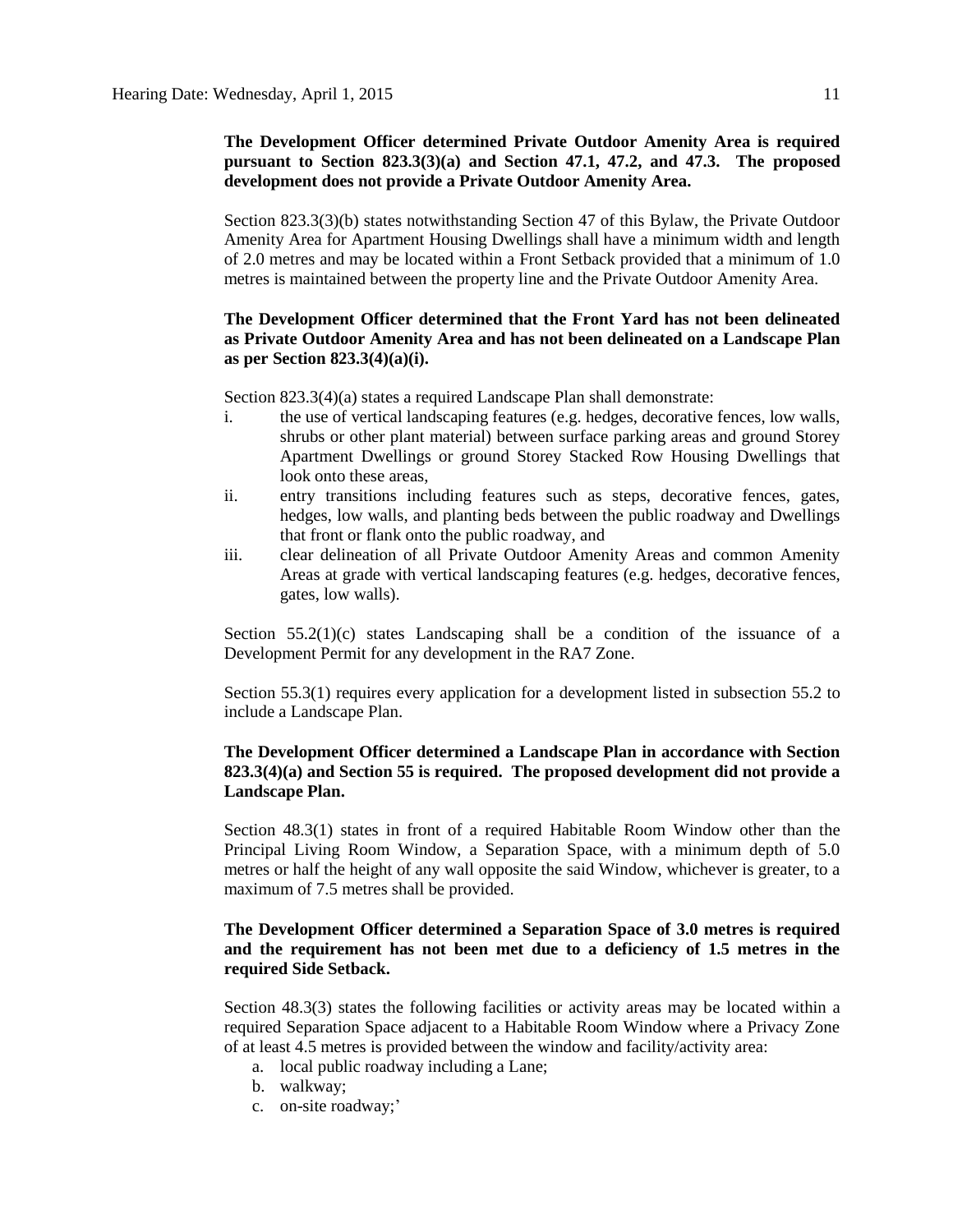- d. on-site parking area;
- e. on-site Amenity Area; and
- f. Accessory buildings.

### **The Development Officer determined a Privacy Zone of 4.5 metres is required between the Habitable Room Windows and the walkway and the requirement has not been met due to a deficiency of 1.5 metres in the required Side Setback.**

Section 54, Schedule  $1(A)(1)$  states for Apartment Housing the minimum number of parking spaces is as follows:

|                                   | Minimum           |
|-----------------------------------|-------------------|
| <b>Bed Sitting Room</b>           |                   |
| <b>Bachelor Suite</b>             |                   |
| 1 Bedroom Dwelling                |                   |
| 2 Bedroom Dwelling                | 1.5               |
| 1.7<br>3 or more Bedroom Dwelling |                   |
| <b>Visitor Parking</b>            | 1 per 7 Dwellings |

### **The Development Officer determined there are two 2 bedroom Dwellings and two 3 bedroom Dwellings. The proposed development provides 6 Parking Spaces, which is deficient by 1 Parking Space.**

Section 823.3(6) states where an application for a Development Permit does not comply with the regulations contained in this Overlay:

- i. the applicant shall contact the affected parties, being each assessed owner of land wholly or partly located within a distance of 60.0 metres of the Site of the proposed development and the President of each affected Community League, at least 21 days prior to submission of a Development Application;
- ii. the applicant shall outline, to the affected parties, any requested variances to the Overlay and solicit their comments on the application;
- iii. the applicant shall document any opinions or concerns expressed by the affected parties, and what modifications were made to address their concerns; and
- iv. the applicant shall submit this documentation as part of the Development Application.

Under Section 6.1(108), **Use** means the purpose or activity for which a piece of land or its buildings are designed, arranged, developed or intended, or for which it is occupied or maintained.

Under Section 6.1(2), **Accessory** means, when used to describe a Use or building, a Use or building naturally or normally incidental, subordinate, and devoted to the principal Use or building, and located on the same lot or Site.

Under Section 6.1(27), **Dwelling** means a self contained unit comprised of one or more rooms accommodating sitting, sleeping, sanitary facilities, and a principal kitchen for food preparation, cooking, and serving. A Dwelling is used permanently or semipermanently as a residence for a single Household.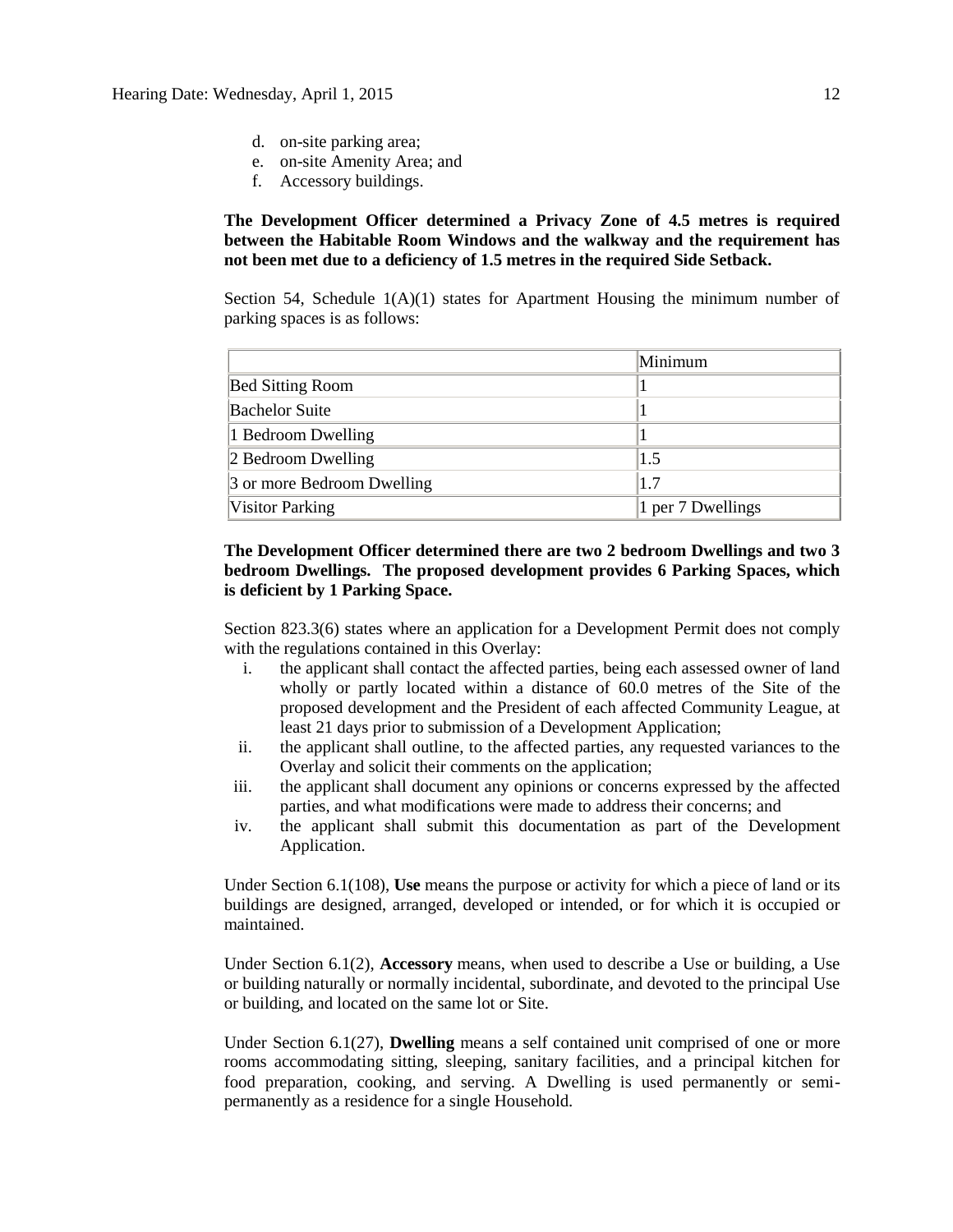Under Section 6.1(92), **Site** means an area of land consisting of one or more abutting Lots.

Under Section 6.1(94), **Site Width** means the horizontal distance between the side boundaries of the Site measured at a distance from the Front Lot Line equal to the required Front Setback for the Zone.

Under Section 6.1(38), **Front Setback** means the distance that a development or a specified portion of it, must be set back from a Front Lot Line. A Front Setback is not a Front Yard, Amenity Space or Separation Space.



Under Section 6.1(10), **Basement** means the portion of a building or structure which is wholly or partially below grade, having above grade no more than [1.83](javascript:void(0);) metres of its clear Height which lies below the finished level of the floor directly above.



Under Section 6.1(46), **Habitable Room** means any room in a Dwelling other than a Non-habitable Room.

Under Section 6.1(64), **Non-habitable Room** means a space in a Dwelling providing a service function and not intended primarily for human occupancy, including bathrooms, entry ways, corridors, or storage areas.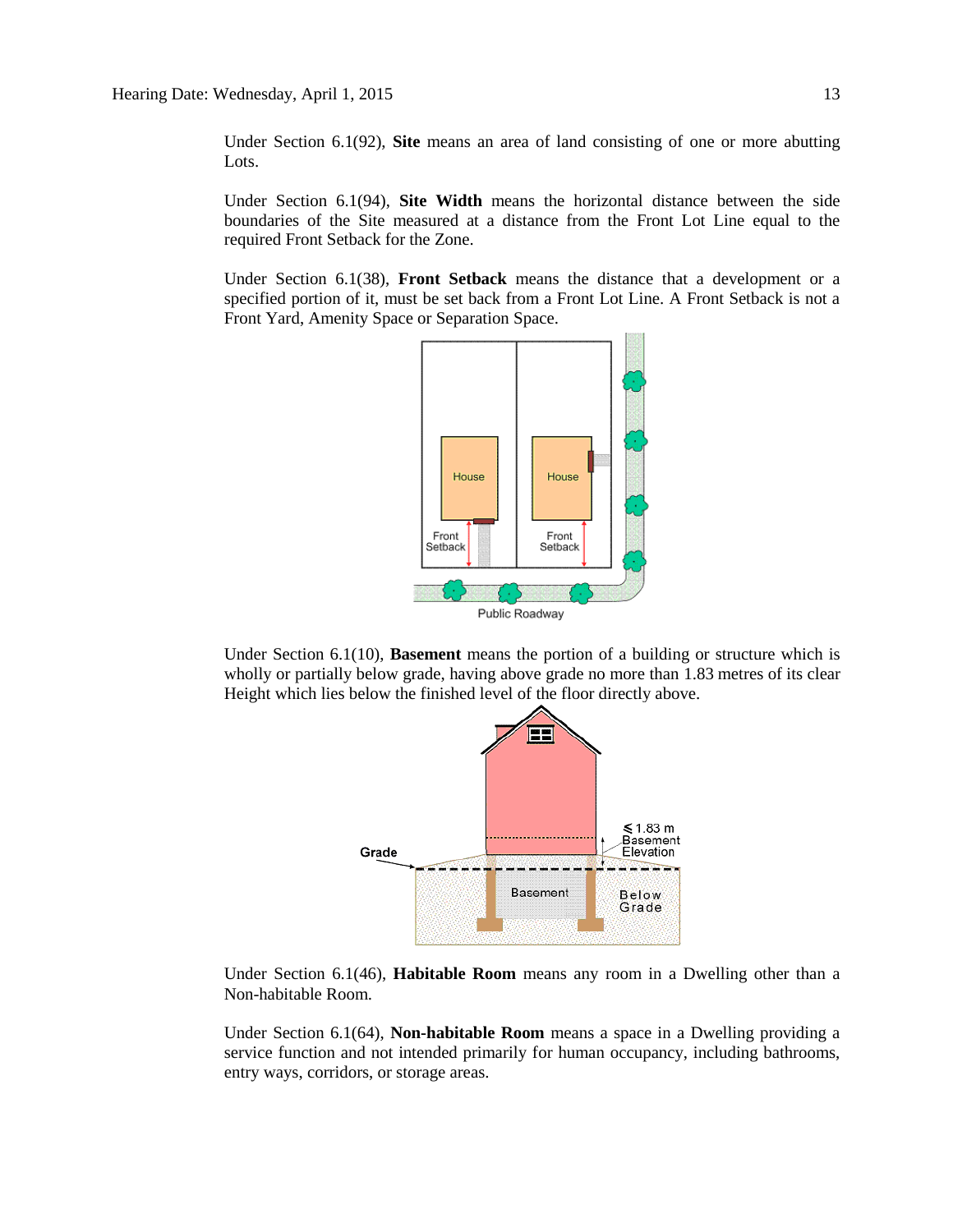Under Section 6.1(98), **Storey** means that portion of a building, which is situated between the top of any floor and the top of the floor next above it. If there is no floor above, the Storey is the portion of the building, which is situated between the top of any floor and the ceiling above it. If the top of the floor directly above a Basement is more than [1.83](javascript:void(0);) metres above grade, such Basement shall be considered a Storey for the purpose of this Bylaw.



Under Section 6.1(78), **Private Outdoor Amenity Area** means required open space provided and designed for the active or passive recreation and enjoyment of the residents of a particular Dwelling and which is immediately adjacent to and directly accessible from the Dwelling it is to serve.



Under Section 6.1(55), **Landscaping** means the preservation or modification of the natural features of a Site through the placement or addition of any or a combination of the following:

- a. soft landscaping elements such as trees, shrubs, plants, lawns and ornamental plantings;
- b. decorative hardsurfacing elements such as bricks, pavers, shale, crushed rock or other suitable materials, excluding monolithic concrete and asphalt, in the form of patios, walkways and paths; and
- c. architectural elements such as decorative fencing, walls and sculpture

Under Section 6.1(87), **Separation Space** means open space around Dwellings separating them from adjacent buildings or activities, and providing daylight, ventilation, and privacy. Separation Space is not a Yard.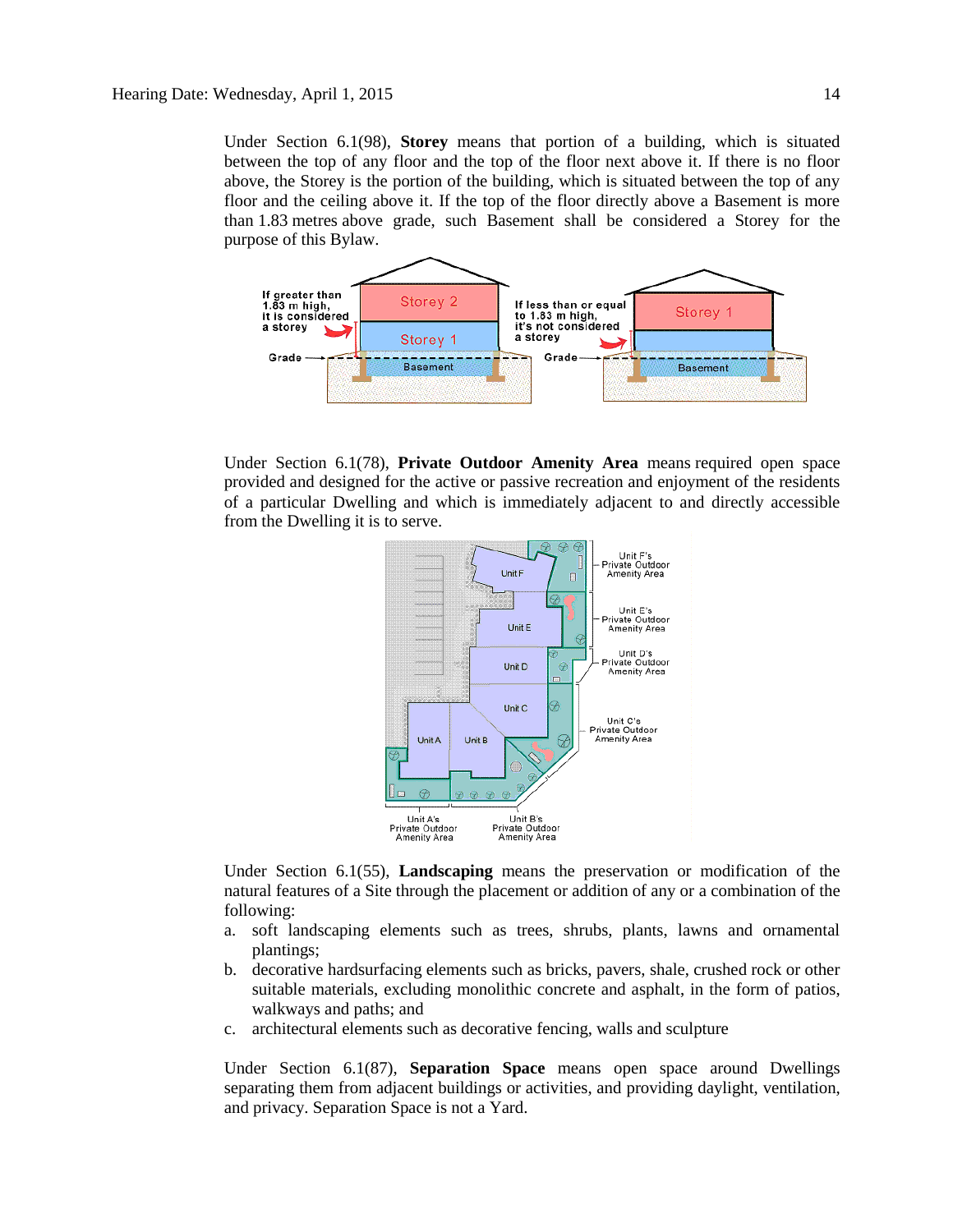

Under Section 6.1(77), **Privacy Zone** means an area within the minimum Separation Space which shall be free of buildings, public roadways, walkways, on-site roadways, communal parking areas and communal Amenity Areas.

Section 210.1 states the purpose of the RA7 Low Rise Apartment Zone is to provide a Zone for Low Rise Apartments.

Section 823.1 states the purpose of the Medium Scale Residential Infill Overlay is to accommodate the development of medium-scale infill housing in Edmonton's mature residential neighbourhoods in a manner that ensures compatibility with adjacent properties while maintaining or enhancing a pedestrian-friendly streetscape.

Included in the Sustainable Development Department's POSSE system, under "SDAB", is a revised Memorandum dated August 6, 2014 from Karen Harmony, Senior Transportation Technician, Development Planning, Transportation Planning Branch which indicates that Transportation Services has reviewed the development application and has provided an enclosure. **A copy of the revised Memorandum from Transportation Services is on file.**

The following jobs are listed in the Sustainable Development POSSE system:

| <b>Application</b> | <b>Description</b>      | <b>Decision</b>                                                                                                                                                                                                                                                                                                                                 |
|--------------------|-------------------------|-------------------------------------------------------------------------------------------------------------------------------------------------------------------------------------------------------------------------------------------------------------------------------------------------------------------------------------------------|
| <b>Number</b>      |                         |                                                                                                                                                                                                                                                                                                                                                 |
| 84287777-003       | <b>Violation Notice</b> | April 17, 2014; An inspection of the<br>noted property<br>this<br>above<br>by<br>Department revealed that a four suite<br>Apartment House has been constructed<br>for which, according to our records, no<br>development permit has been issued.<br>No Person:<br>shall commence, or cause or allow to be<br>commenced, a Development without a |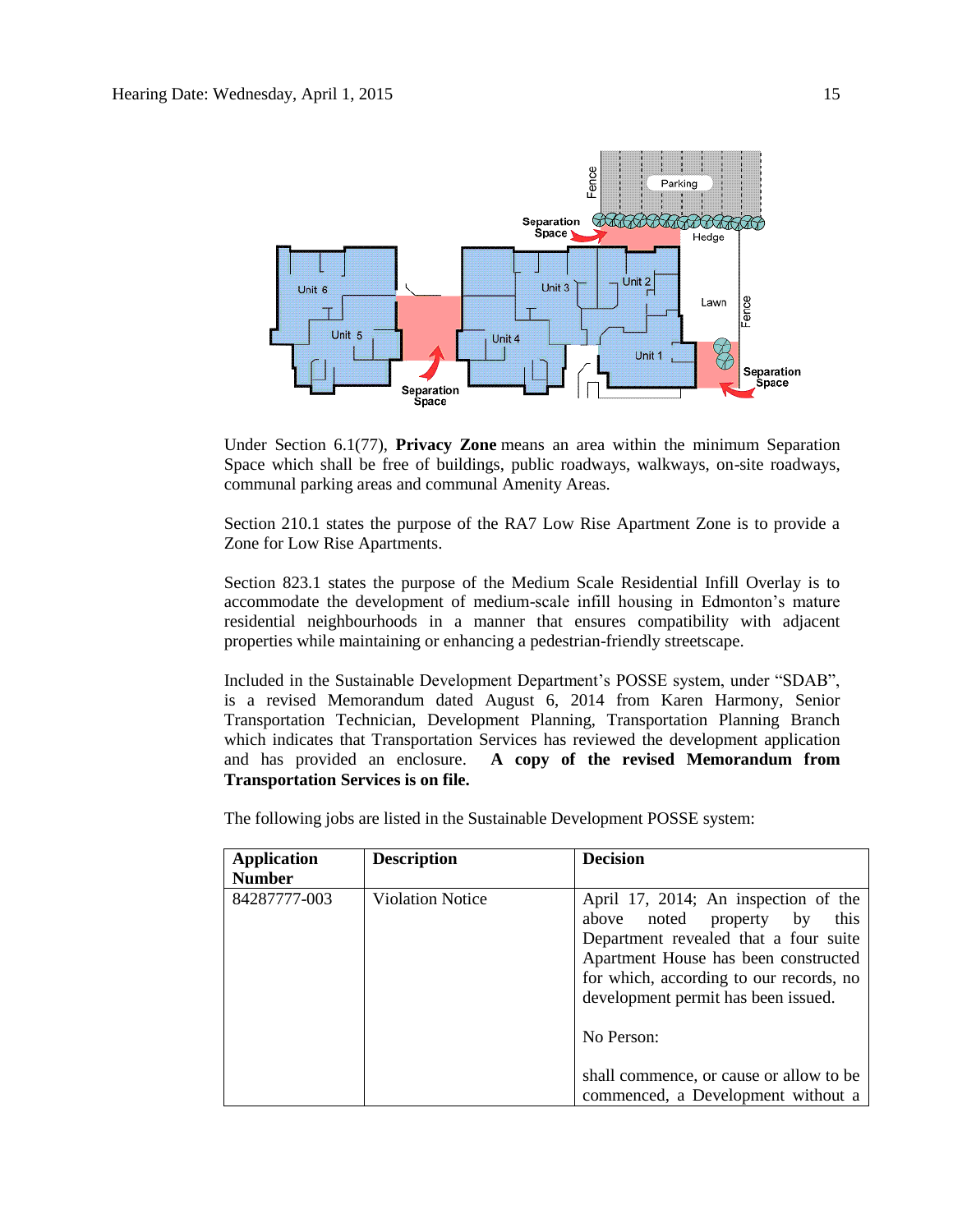|              |                                                                                                                                                                                       | development Permit therefor issued<br>under the provisions of Section 12 of<br>this Bylaw; or                                                                                                                                                                                                                                                                                                                                                                           |
|--------------|---------------------------------------------------------------------------------------------------------------------------------------------------------------------------------------|-------------------------------------------------------------------------------------------------------------------------------------------------------------------------------------------------------------------------------------------------------------------------------------------------------------------------------------------------------------------------------------------------------------------------------------------------------------------------|
|              |                                                                                                                                                                                       | shall carry on, or cause or allow to be<br>carried on a development without a<br>Development Permit therefor issued<br>under Section 12 of this Bylaw<br>(Reference Section 5.1 of the Edmonton)<br>Zoning Bylaw).                                                                                                                                                                                                                                                      |
|              |                                                                                                                                                                                       | Actions that must be taken:                                                                                                                                                                                                                                                                                                                                                                                                                                             |
|              |                                                                                                                                                                                       | To legally have a four suite Apartment<br>House at this property a Development<br>Permit must be obtained. You must<br>obtain a Development Permit for the<br>suite Apartment House<br>four<br>or<br>decommission the additional dwelling<br>by removing the<br>units<br>separation<br>between upstairs and<br>downstairs,<br>remove the stove as well as all the<br>electrical components associated with<br>the stove and apply for a Basement<br>Development Permit. |
|              |                                                                                                                                                                                       | An Apartment House permit must be<br>applied for in by Monday, June 02,<br>2014 or a decommissioning of the<br>additional suites<br>and<br><b>Basement</b><br>a a<br>Development Permit<br>application<br>submitted prior to Monday, June 02,<br>2014, with inspections scheduled to<br>confirm that the additional dwelling<br>units have been decommissioned.                                                                                                         |
|              |                                                                                                                                                                                       | If action is not taken the City of<br>Edmonton will issue fines and/or pursue<br>enforcement under the provisions of the<br>Municipal<br>Government<br>Act.<br>$R.S.A.2000.$ [].                                                                                                                                                                                                                                                                                        |
| 71345842-005 | Semi-<br>To<br>construct<br>a<br>Detached House with front<br>uncovered<br>decks<br>(each<br>$1.06m \times 1.20m$ and rear<br>attached<br>garages<br>(each<br>$3.66m \times 6.71m$ ). | Issued November 15, 2007.                                                                                                                                                                                                                                                                                                                                                                                                                                               |
|              |                                                                                                                                                                                       |                                                                                                                                                                                                                                                                                                                                                                                                                                                                         |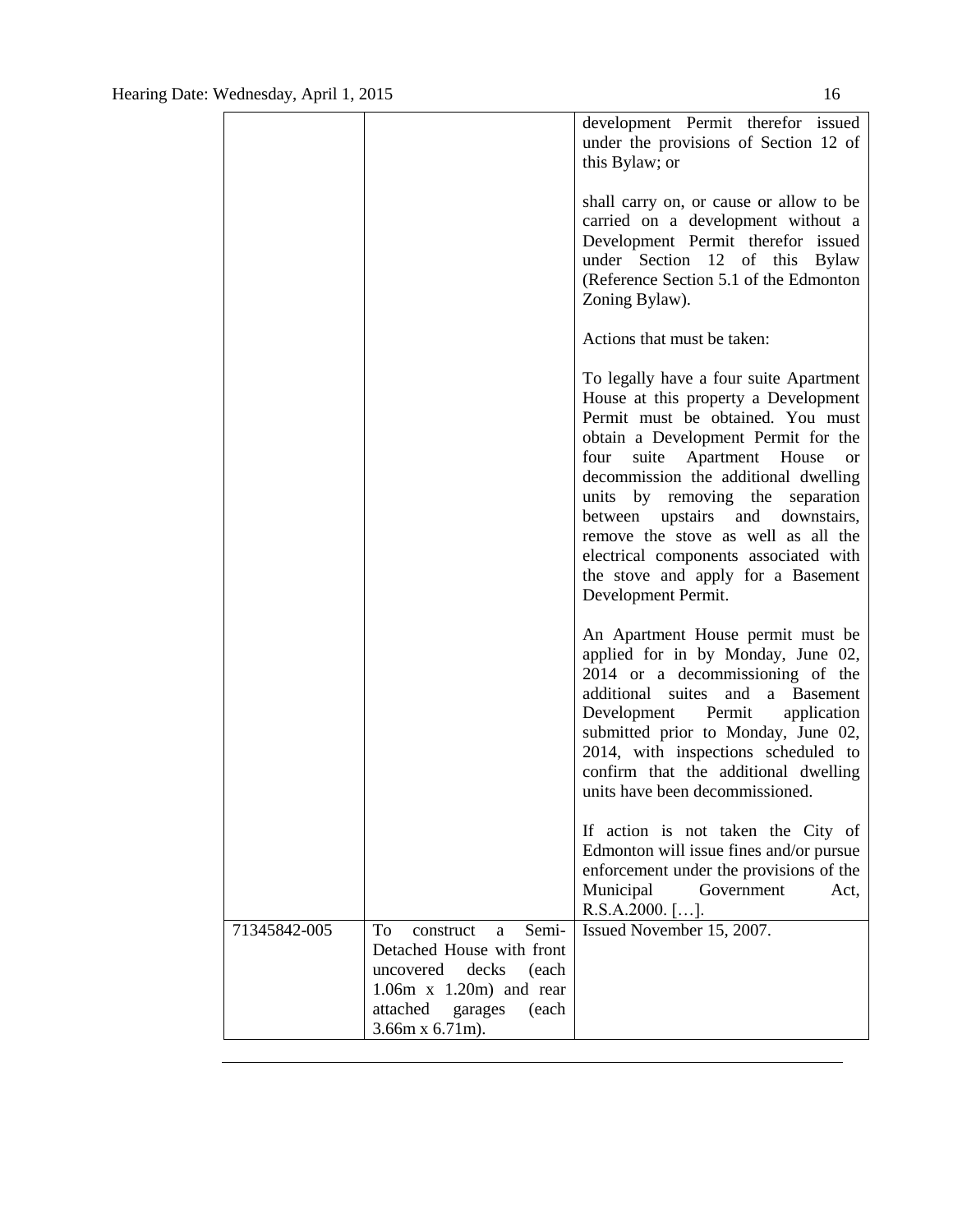#### NOTICE TO APPLICANT/APPELLANT

Provincial legislation requires that the Subdivision and Development Appeal Board issue its official decision in writing within fifteen days of the conclusion of the hearing. Bylaw No. 11136 requires that a verbal announcement of the Board's decision shall be made at the conclusion of the hearing of an appeal, but the verbal decision is not final nor binding on the Board until the decision has been given in writing in accordance with the Municipal Government Act.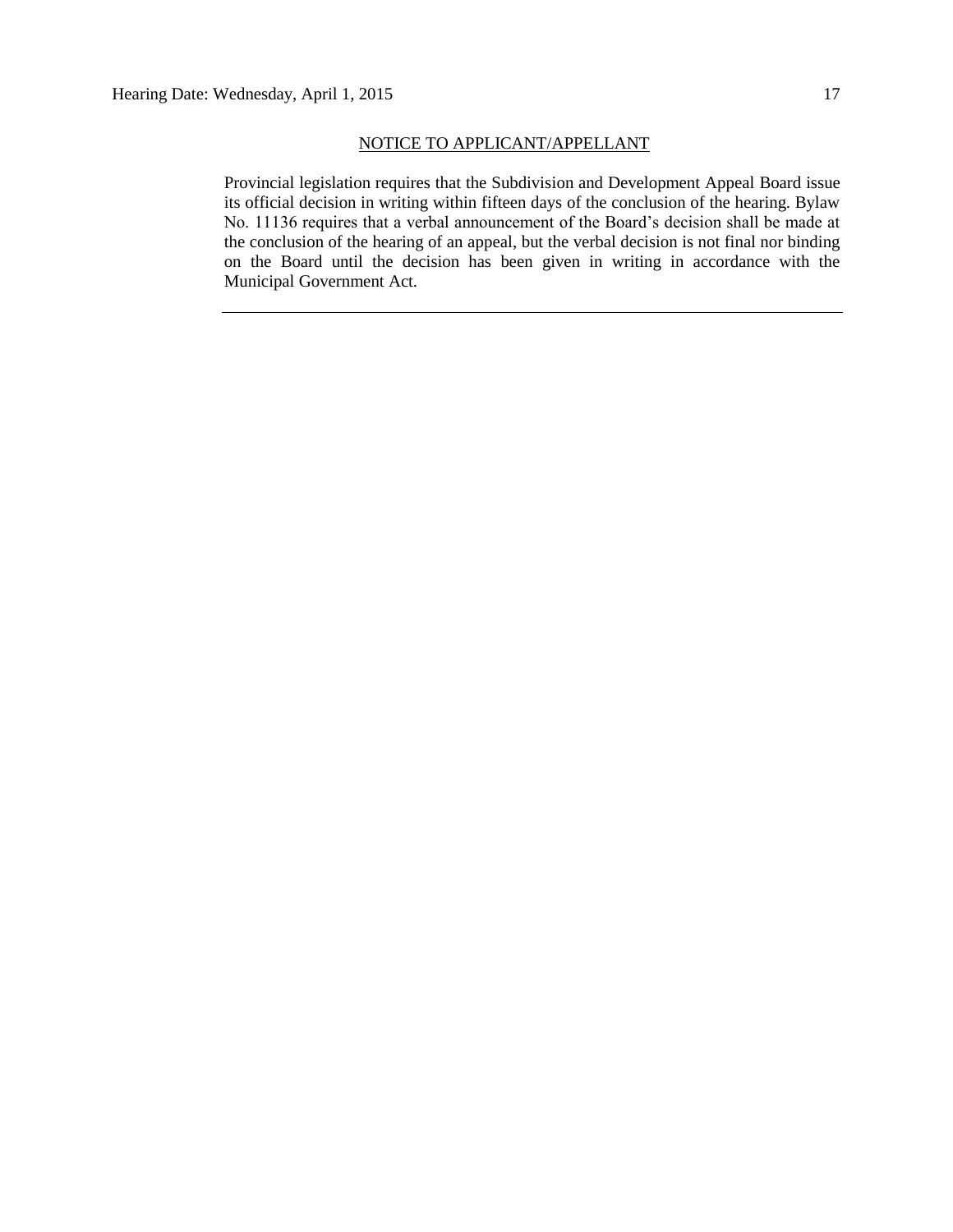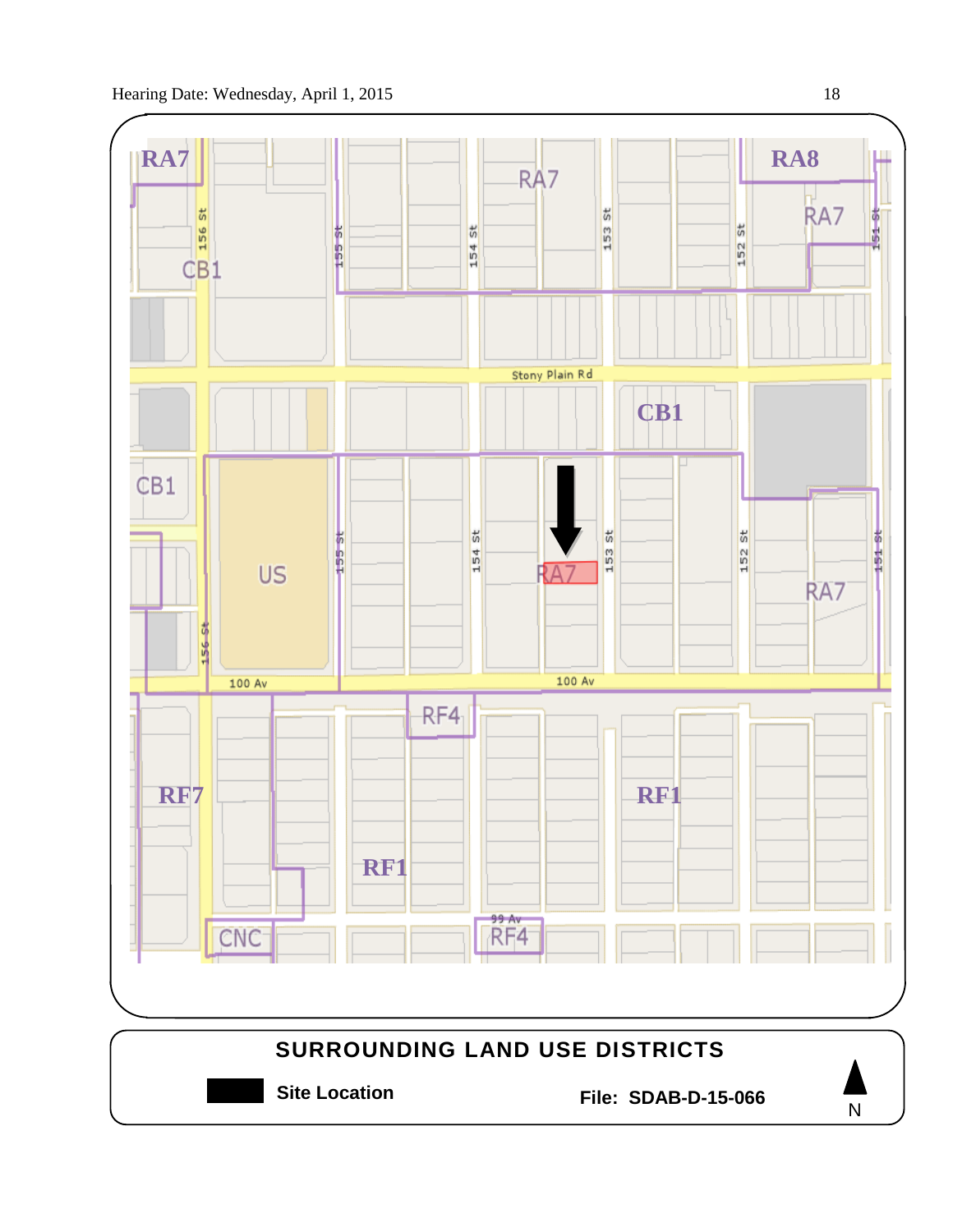| <b>ITEM II: 1:15 P.M.</b> |                                                        | FILE: SDAB-D-15-067                                                                                                                                                                                         |
|---------------------------|--------------------------------------------------------|-------------------------------------------------------------------------------------------------------------------------------------------------------------------------------------------------------------|
|                           | AN APPEAL FROM THE DECISION OF THE DEVELOPMENT OFFICER |                                                                                                                                                                                                             |
|                           | <b>APPELLANT:</b>                                      |                                                                                                                                                                                                             |
|                           | <b>APPLICATION NO.:</b>                                | 158270265-002                                                                                                                                                                                               |
|                           | <b>ADDRESS OF APPELLANT:</b>                           | 6715 - 16 Avenue SW, Edmonton, AB,<br><b>T6X 0G8</b>                                                                                                                                                        |
|                           | <b>APPLICATION TO:</b>                                 | Construct an addition to an existing<br>Accessory Building (originally approved<br>as 8.53 metres by 5.64 metres / built as<br>8.86 metres by 6.28 metres rear detached<br>Garage) existing without permits |
|                           | <b>DECISION OF THE</b><br>DEVELOPMENT AUTHORITY:       | Refused                                                                                                                                                                                                     |
|                           | <b>DECISION DATE:</b>                                  | March 5, 2015                                                                                                                                                                                               |
|                           | <b>DATE OF APPEAL:</b>                                 | March 5, 2015                                                                                                                                                                                               |
|                           | MUNICIPAL DESCRIPTION<br>OF SUBJECT PROPERTY:          | 10615 - 76 Avenue NW                                                                                                                                                                                        |
|                           | <b>LEGAL DESCRIPTION:</b>                              | Plan 5765Q Blk 1 Lot 20                                                                                                                                                                                     |
|                           | ZONE:                                                  | RF3 Small Scale Infill Development Zone                                                                                                                                                                     |
|                           | <b>OVERLAY:</b>                                        | Mature Neighbourhood Overlay                                                                                                                                                                                |
|                           | STATUTORY PLAN:                                        | N/A                                                                                                                                                                                                         |
|                           |                                                        |                                                                                                                                                                                                             |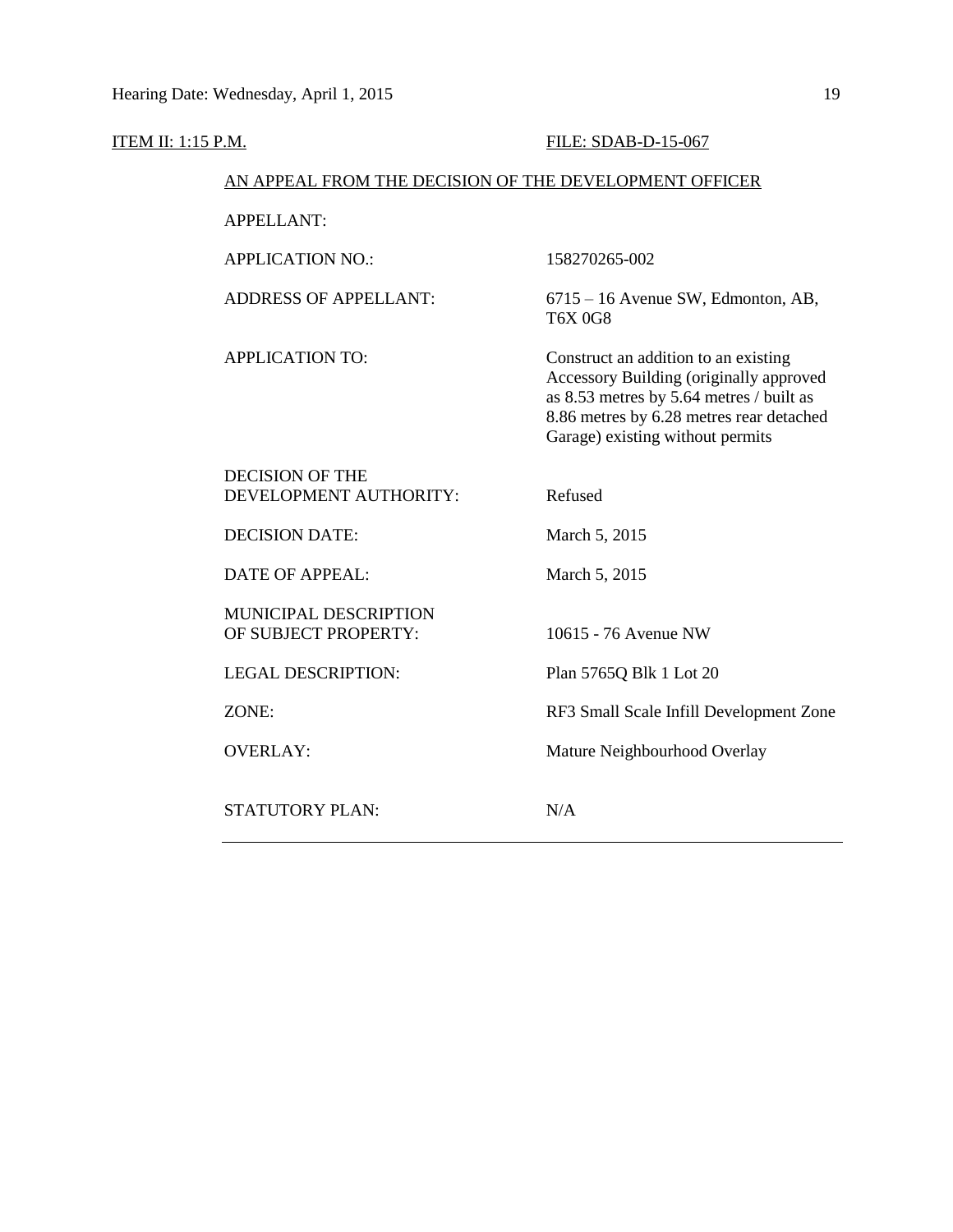#### DEVELOPMENT OFFICER'S DECISION

REFUSED - The proposed development is refused for the following reason:

The site coverage of Accessory Buildings or Structures shall not exceed 12%. (Reference Section 50.3(3))

Proposed: 13.6% Exceeds by: 1.6%

#### APPELLANT'S SUBMISSION

I built the little bigger garage from the original building permit but the building officer refused my permit.

original garage 12% but I built 13.6%

The site coverage of Accessory Buildings or Structures shall not exceed 12%. (Reference Section 50.3(3))

Proposed: 13.6% Exceeds by: 1.6%

So I want to make an appeal.

#### SUBDIVISION AND DEVELOPMENT APPEAL BOARD OFFICER'S COMMENTS

This is an application to construct an addition to an existing Accessory Building (originally approved as 8.53 metres by 5.64 metres/built as 8.86 metres by 6.28 metres rear detached Garage) existing without permits.

The site is located south of 76 Avenue and west of 106 Street and is zoned RF3 Small Scale Infill Development Zone, Section 140 of the Edmonton Zoning Bylaw 12800. The site is within the Mature Neighbourhood Overlay, Section 814 of the Edmonton Zoning Bylaw 12800.

**Single Detached Housing** is a Permitted Use in the RF3 Small Scale Infill Development Zone, Section 140.2(9).

Section 50.1(2) states Accessory Uses and Buildings are permitted in a Zone when Accessory to a principal Use which is a Permitted Use in that same Zone and for which a Development Permit has been issued.

The submitted Real Property Report created by Hagen Surveys dated July 25, 2014 shows the subject has a Site Width of 10.06 metres and a Site Depth of 40.16 metres.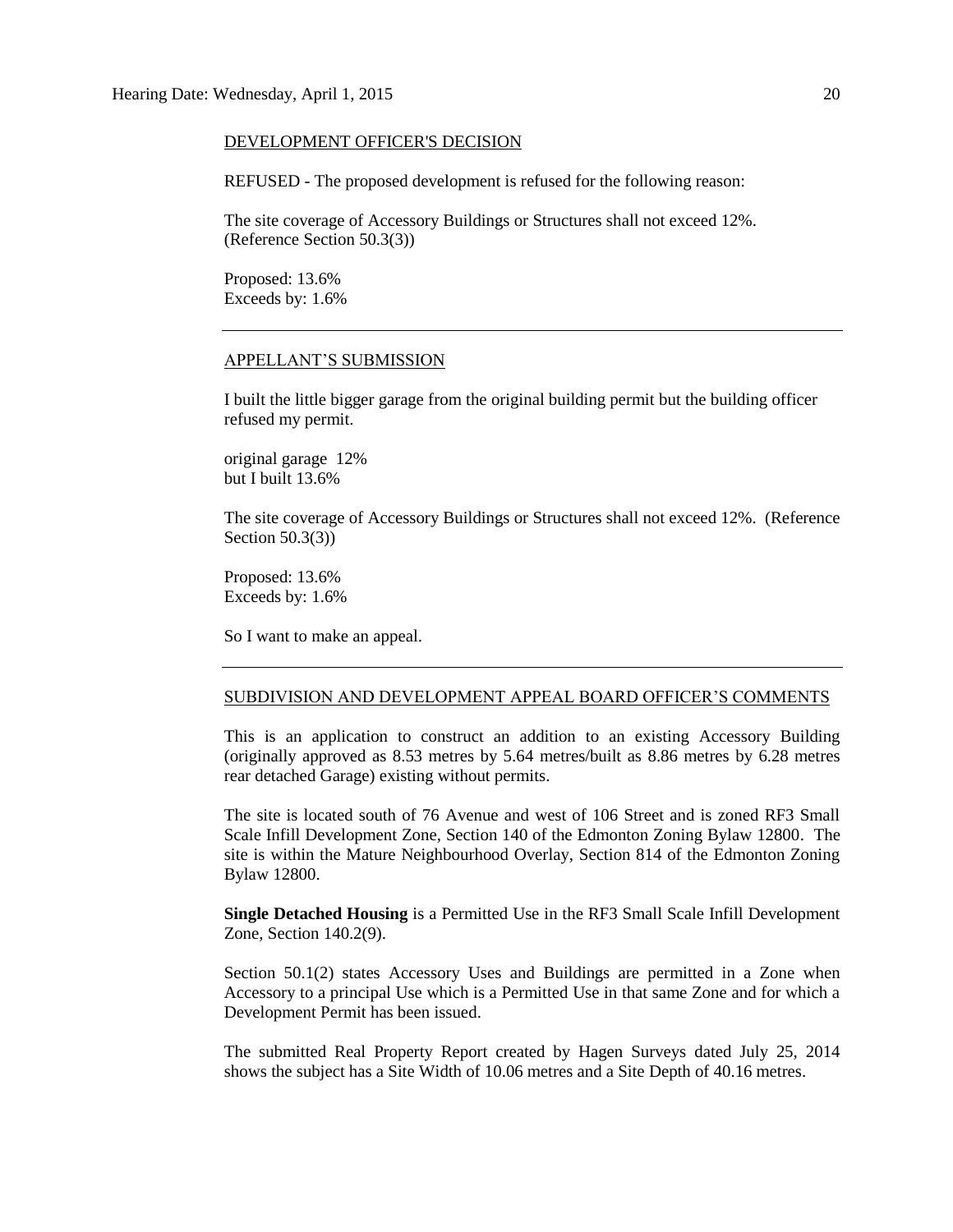The built Garage is located 0.94 metres from the (west) Side Lot Line and the (south) Rear Lot Line; and 2.88 metres from the (east) Side Lot Line. The proposed Garage is 6.28 metres in width and 8.86 metres in depth.

The Development Officer has provided the following information:

| Site Area:                             | 406.63 square metres |
|----------------------------------------|----------------------|
| 12 percent allowable Site Coverage:    | 48.80 square metres  |
| 28 percent allowable Site Coverage:    | 113.86 square metres |
| 40 percent allowable Site Coverage:    | 162.65 square metres |
| Detached Garage (original approval):   | 48.12 square metres  |
| Detached Garage with proposed addition | 55.43 square metres  |
| Principal Building:                    | 101.22 square metres |
| Total Site Coverage:                   | 156.65 square metres |

Section 50.3(3)(a) states the Site Coverage of Accessory Buildings, with or without a Garage Suite, or Structures shall not exceed 12 percent, unless a different standard is prescribed within the regulations contained within the relevant Zone.

Section 140.4(10)(a) states the maximum Site Coverage for Single Detached Housing with a Site area of 300 square metres or greater shall be as follows:

|          | Principal  | Accessory  | Principal  | Site<br>Total |
|----------|------------|------------|------------|---------------|
|          | Dwelling   | building   | building   | with Coverage |
|          | building   |            | attached   |               |
|          |            |            | Garage     |               |
| Single   | 28 percent | 12 percent | 40 percent | 40 percent    |
| Detached |            |            |            |               |
| Housing  |            |            |            |               |

#### **The Development Officer determined the Site Coverage of the Accessory Building is 55.43 metres square and exceeds the maximum allowable by 6.63 square metres.**

**It should be noted** the City of Edmonton Slim Map indicates the subject site is 403.58 square metres. 12 percent of the Site area is 48.43 square metres; therefore the existing Garage with proposed addition **exceeds the maximum allowable by 7.00 square metres.**

Under Section 6.1(93), **Site Coverage** means the total horizontal area of all buildings or structures on a Site which are located at or higher than 1.0 metres above grade, including Accessory Buildings or Structures, calculated by perpendicular projection onto a horizontal plane from one point located at an infinite distance above all buildings and structures on the Site. This definition shall not include:

- a. steps, eaves, cornices, and similar projections;
- b. driveways, aisles and parking lots unless they are part of a Parking Garage which extends 1.0 metres or more above grade; or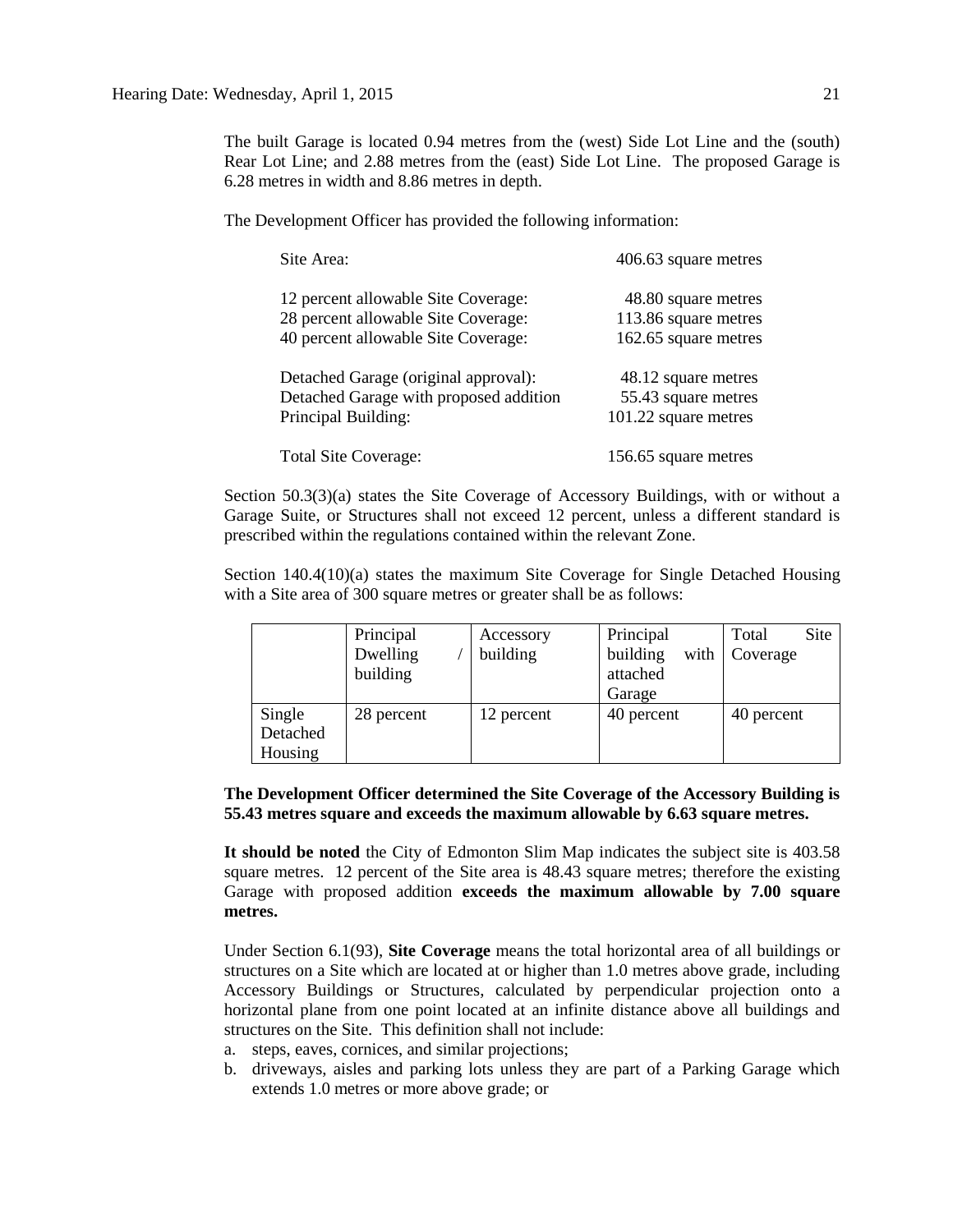c. unenclosed inner and outer courts, terraces and patios where these are less than 1.0 metres above grade.

Section 814.1 states the purpose of the Mature Neighbourhood Overlay is to ensure that new low density development in Edmonton's mature residential neighbourhoods is sensitive in scale to existing development, maintains the traditional character and pedestrian-friendly design of the streetscape, ensures privacy and sunlight penetration on adjacent properties and provides opportunity for discussion between applicants and neighbouring affected parties when a development proposes to vary the Overlay regulations.

Section 140.1 states the purpose of the RF3 Small Scale Infill Development Zone is to provide for Single Detached Housing and Semi-detached Housing while allowing smallscale conversion and infill redevelopment to buildings containing up to four Dwellings, and including Secondary Suites under certain conditions.

| <b>Application</b><br><b>Number</b> | <b>Description</b>                                                                                                    | <b>Decision</b>                                                                                                                                                                                                                                                                                                                                                                                                                                                                                                                                                                                                                                                                                                                                                                                                                            |
|-------------------------------------|-----------------------------------------------------------------------------------------------------------------------|--------------------------------------------------------------------------------------------------------------------------------------------------------------------------------------------------------------------------------------------------------------------------------------------------------------------------------------------------------------------------------------------------------------------------------------------------------------------------------------------------------------------------------------------------------------------------------------------------------------------------------------------------------------------------------------------------------------------------------------------------------------------------------------------------------------------------------------------|
| 158270265-002                       | To construct an extension<br>to an existing uncovered<br>deck $(3.75$ metres by $2.56$<br>metres $@1.3$ metres high). | Created March 5, 2015; under review.                                                                                                                                                                                                                                                                                                                                                                                                                                                                                                                                                                                                                                                                                                                                                                                                       |
| 158270265-002                       | <b>Compliance Certificate</b>                                                                                         | August 11, 2014; Your Real Property<br>Report, dated July 25, 2014 shows a<br>Single Detached House with front<br>Veranda, and rear Uncovered Deck that<br>complies with the RF3 (Small Scale<br>Infill Development) Zone, and The<br>Mature<br>Neighbourhood<br>Overlay<br>development regulations.<br>The Real Property Report shows that<br>the detached Garage does not comply<br>with the regulations for Accessory<br>Buildings in Residential Zones. The<br>building should have:<br>- The maximum Site Coverage for an<br>Accessory Building shall be 12%.<br>(Reference Section $140.4(10)(a)$ )<br>However, the Real Property Report<br>shows that the detached Garage covers<br>14% of the Site.<br>You are advised that a search of our<br>files revealed no record of development<br>approval for the enlargement of the rear |

The following jobs are listed in the Sustainable Development POSSE system: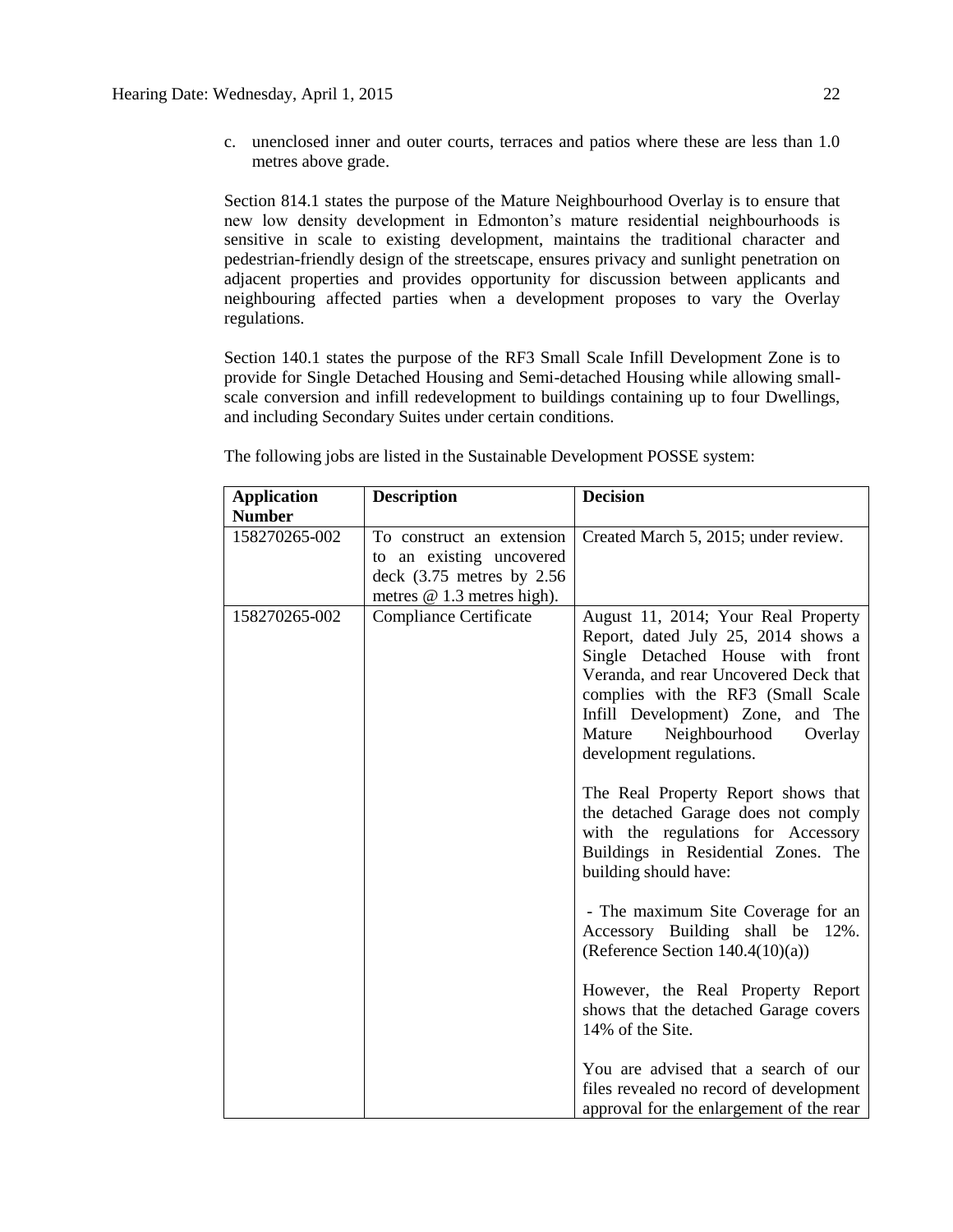|               |                                                                                                                                               | Detached Garage.                                                                                                                                                                   |
|---------------|-----------------------------------------------------------------------------------------------------------------------------------------------|------------------------------------------------------------------------------------------------------------------------------------------------------------------------------------|
|               |                                                                                                                                               | The Development Permit (No.<br>133181055-002) approved an 8.53 m x<br>5.64 m rear Detacehd Garage.<br>- The Real Property Report shows an<br>8.86 m x 6.28 m rear Detached Garage. |
|               |                                                                                                                                               | You are also advised that a search of<br>files<br>revealed<br>record<br>of<br>no<br>our<br>development approval for<br>the<br>enlargement of the rear Uncovered<br>Deck.           |
|               |                                                                                                                                               | The Development Permit (No.<br>133181055-001) approved an 1.22 m x<br>3.35 m rear Uncovered Deck.<br>- The Real Property Report shows a<br>2.56 m x 3.75 m rear Uncovered Deck.    |
| 133181055-002 | To construct an Accessory<br>Building<br>(Detached)<br>Garage)                                                                                | $\vert \ldots \vert.$<br>February 6, 2013; Approved<br>with<br>conditions.                                                                                                         |
| 133181055-001 | To<br>single<br>construct<br>a<br>detached house<br>with an<br>uncovered deck, fireplace<br>and basement development<br>with secondary suite. | February 6, 2013; Approved with<br>conditions.                                                                                                                                     |

## NOTICE TO APPLICANT/APPELLANT

Provincial legislation requires that the Subdivision and Development Appeal Board issue its official decision in writing within fifteen days of the conclusion of the hearing. Bylaw No. 11136 requires that a verbal announcement of the Board's decision shall be made at the conclusion of the hearing of an appeal, but the verbal decision is not final nor binding on the Board until the decision has been given in writing in accordance with the Municipal Government Act.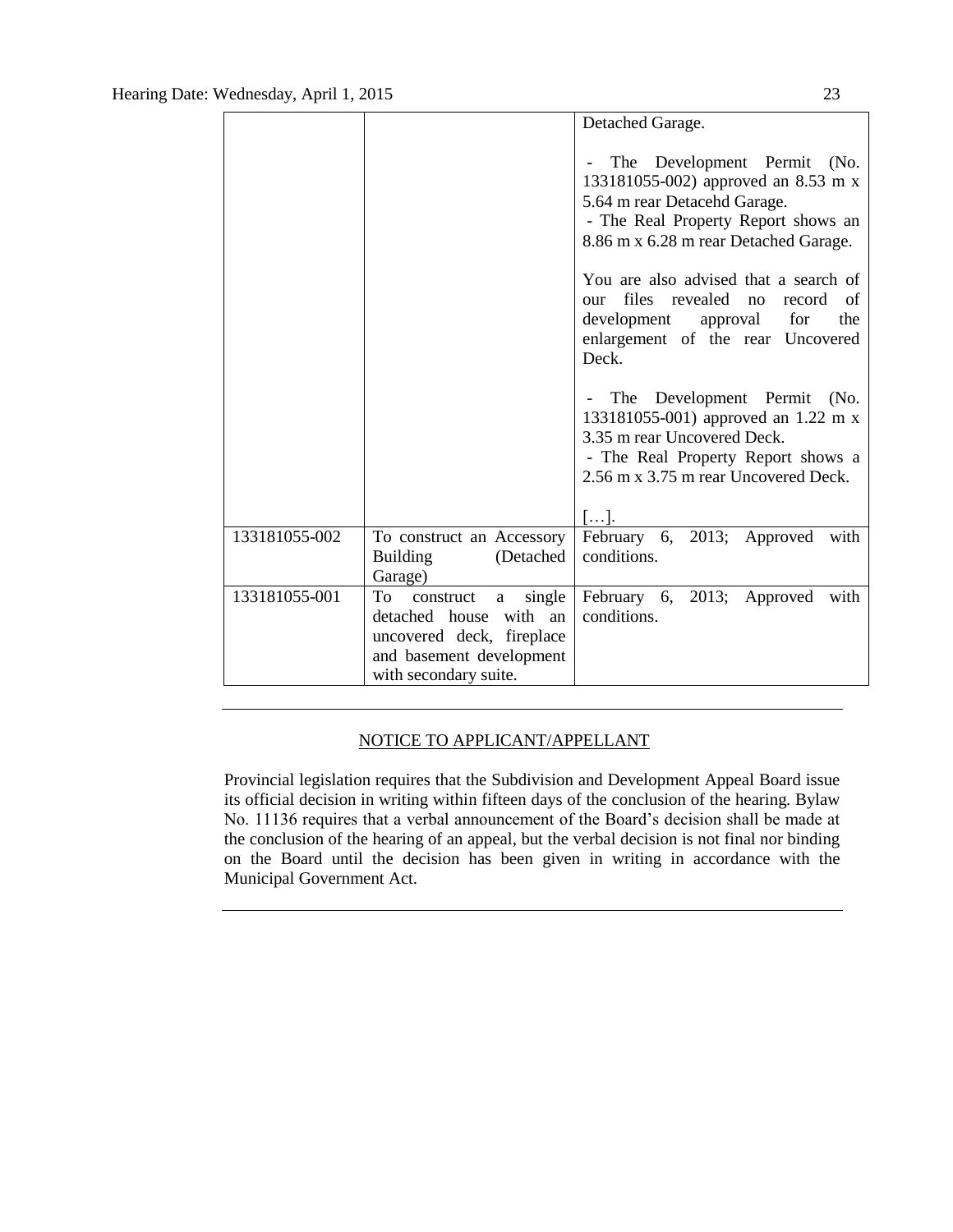

**Site Location File: SDAB-D-15-067**